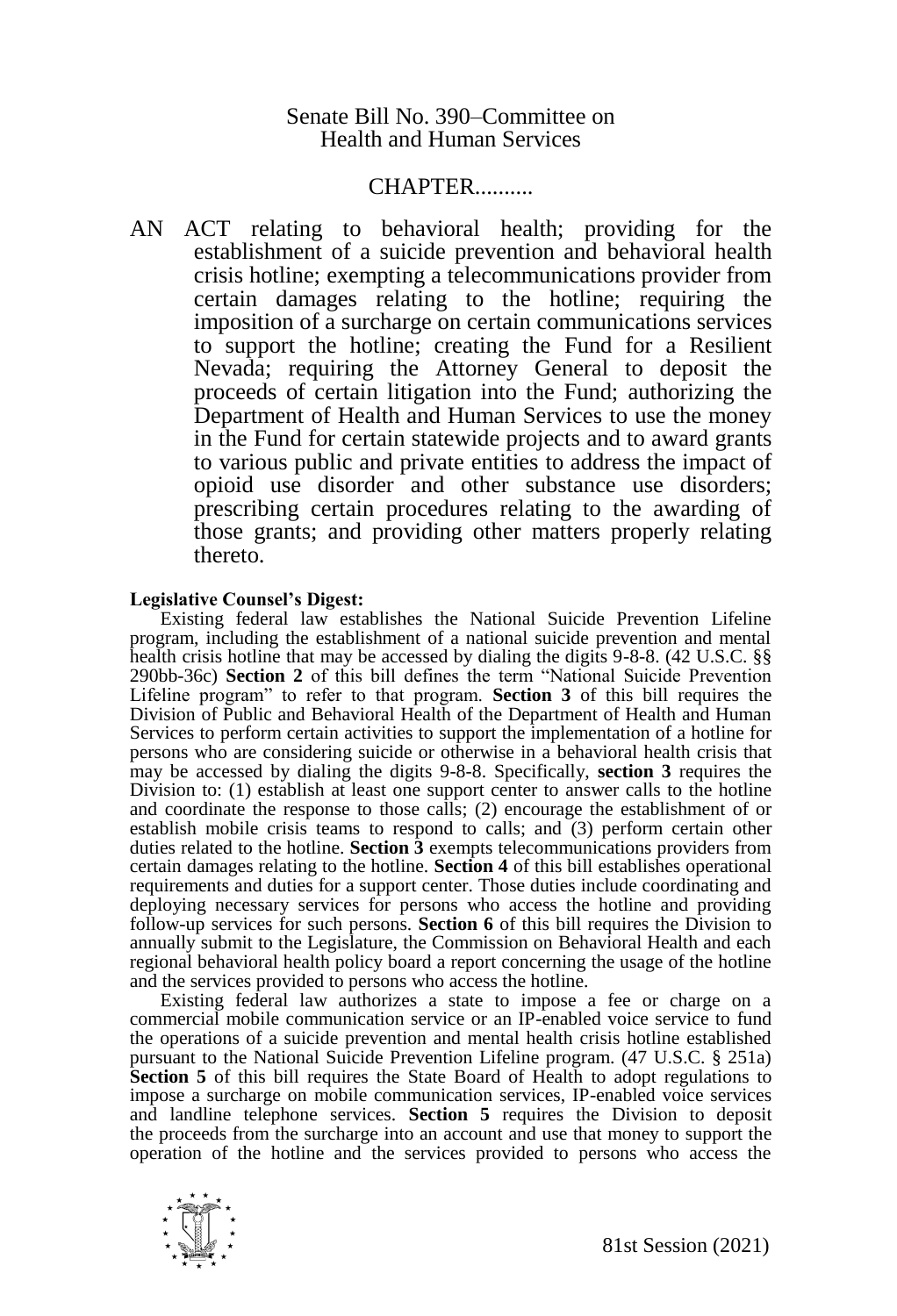hotline. **Section 5** additionally authorizes the Division to accept gifts, grants and donations to support those activities. **Section 6** of this bill requires the Division to annually submit to the Legislature a report concerning the revenue generated by the surcharge and deposits and expenditures from the account.

Existing law: (1) creates the Fund for a Healthy Nevada; (2) requires the State Treasurer to deposit in the Fund the proceeds of litigation by the State against manufacturers of tobacco products; and (3) requires the Department of Health and Human Services, with the authorization of the Legislature, to allocate the money in the Fund for certain purposes to address the health needs of residents of this State. (NRS 439.620, 439.630) **Sections 7-9.9** of this bill similarly: (1) create the Fund for a Resilient Nevada Fund to hold the proceeds of certain litigation by the State concerning the manufacture, distribution, sale and marketing of opioids; and (2) provide for the use of that money for statewide projects and distribution as grants to regional, local and tribal governments and private sector organizations for projects that address the impacts of opioid use disorder and other substance use disorders. **Sections 7-7.6** of this bill define certain relevant terms. **Section 7.7** of this bill creates the Advisory Committee for a Resilient Nevada, which is made up of persons who are affected by or otherwise interested in issues relating to substance use disorder. **Section 7.8** of this bill prescribes procedural requirements governing the operation of the Advisory Committee. **Section 7.9** of this bill requires the Advisory Committee to submit to the Director of the Department a biennial report of recommendations concerning the allocation and distribution of money from the Fund. **Section 8** of this bill creates the Fund and requires the Director to administer the Fund. **Section 8** also prescribes certain requirements relating to the expenditure of money from the Fund, including requiring such expenditures to comply with the State Budget Act and other requirements concerning the expenditure of state money. **Section 10** of this bill authorizes the Interim Finance Committee to perform duties relating to the authorization of administrative expenses from the Fund during a regular session of the Legislature. **Section 9** of this bill requires the Department to: (1) conduct a statewide needs assessment to determine the priorities for allocating money from the Fund; and (2) based on that needs assessment, develop a statewide plan for allocating the money in the Fund. **Sections 9.5 and 9.6** of this bill prescribe specific requirements concerning the statewide needs assessment conducted pursuant to **section 9** and the statewide plan developed pursuant to that section, respectively. Specifically, **section 9.6** authorizes the statewide plan to provide for the allocation of money from the Fund to: (1) fund certain statewide projects to address the impact of opioid use disorder and other substance use disorders; and (2) provide grants to regional, local or tribal governments and private sector organizations whose work relates to opioid use disorder or other substance use disorders. **Section 10.3** of this bill exempts the statewide plan from the requirements of the Nevada Administrative Procedure Act. **Section 9.7** of this bill requires each regional, local or tribal governmental entity that wishes to apply for a grant of money from the Fund to conduct a needs assessment and develop a plan for the expenditure of the money, and **sections 9.8 and 9.9** of this bill prescribe requirements governing such a needs assessment and plan, respectively. **Section 9.7** also requires any regional, local or tribal governmental entity or private sector organization that receives a grant to annually submit to the Department a report concerning the use of that money. Additionally, if a regional, local or tribal governmental entity that receives a grant later receives its own recovery resulting from litigation relating to the manufacture, distribution, sale or marketing of opioids, **section 9.7** authorizes the Department to recover all or a portion of the grant money, not to exceed the amount of the recovery.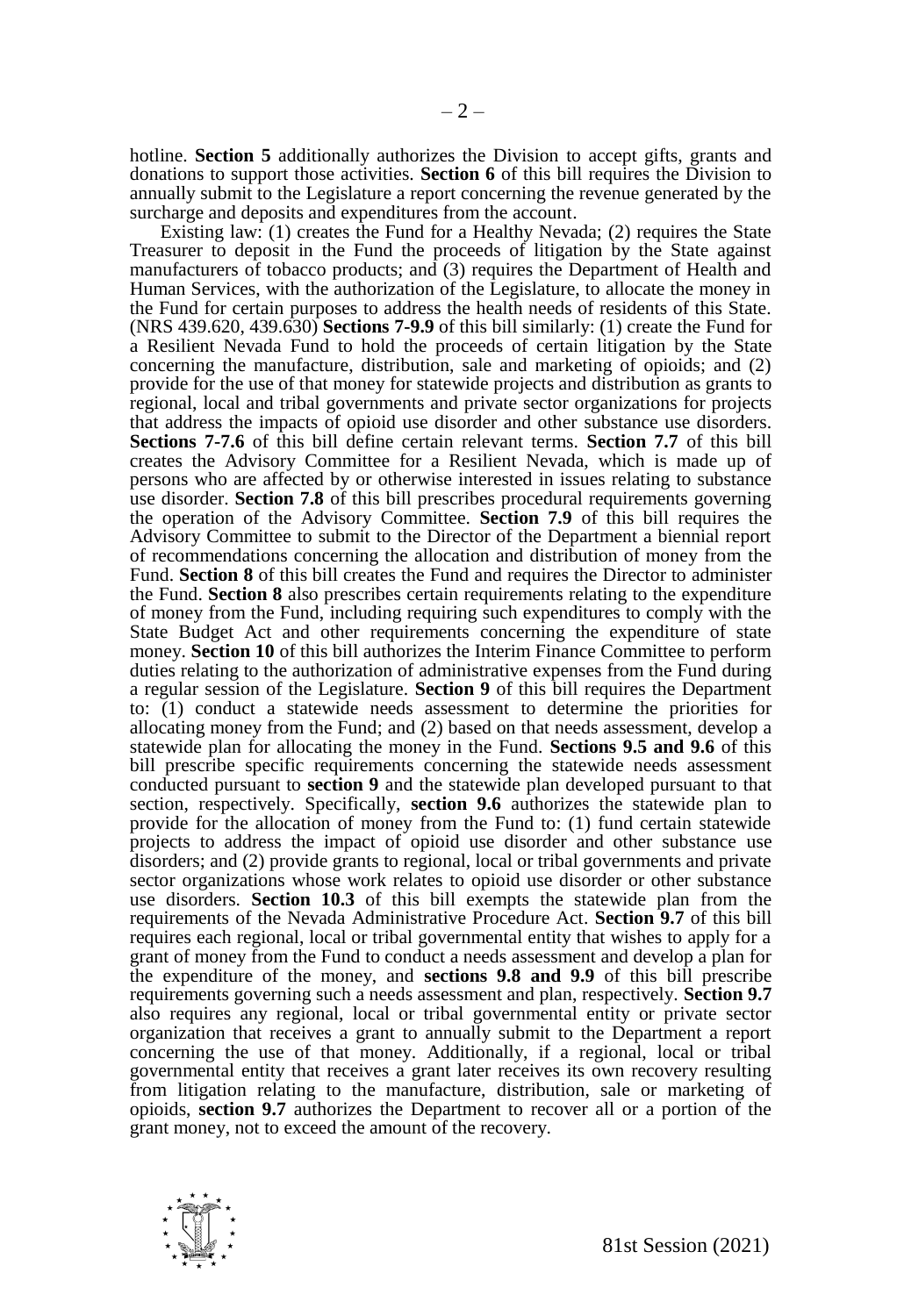**Section 11** of this bill requires any state agency that has previously received proceeds of litigation by the State concerning the manufacture, distribution, sale and marketing of opioids to transfer any uncommitted portion of those proceeds to the Director of the Department for deposit in the Fund.

EXPLANATION – Matter in *bolded italics* is new; matter between brackets **[**omitted material**]** is material to be omitted.

## THE PEOPLE OF THE STATE OF NEVADA, REPRESENTED IN SENATE AND ASSEMBLY, DO ENACT AS FOLLOWS:

**Section 1.** Chapter 433 of NRS is hereby amended by adding thereto the provisions set forth as sections 2 to 9.9, inclusive, of this act.

**Sec. 2.** *As used in sections 2 to 6, inclusive, of this act, unless the context otherwise requires, "National Suicide Prevention Lifeline program" means the National Suicide Prevention Lifeline program established by 42 U.S.C. § 290bb-36c.*

**Sec. 3.** *1. The Division shall support the implementation of a hotline for persons who are considering suicide or otherwise in a behavioral health crisis that may be accessed by dialing the digits 9-8-8 by:*

*(a) Establishing at least one support center that meets the requirements of section 4 of this act to answer calls to the hotline and coordinate the response to persons who access the hotline;*

*(b) Encouraging the establishment of and, to the extent that money is available, establishing mobile crisis teams to provide community-based intervention, including, without limitation, deescalation and stabilization, for persons who are considering suicide or otherwise in a behavioral health crisis and access the hotline;* 

*(c) Participating in any collection of information by the Federal Government concerning the National Suicide Prevention Lifeline program;* 

*(d) Collaborating with the National Suicide Prevention Lifeline program and the Veterans Crisis Line program established pursuant to 38 U.S.C. § 1720F(h) to ensure consistent messaging to the public about the hotline; and*

*(e) Adopting any regulations necessary to carry out the provisions of sections 2 to 6, inclusive, of this act, including, without limitation:*

*(1) Regulations establishing the qualifications of providers of services who are involved in responding to persons who are considering suicide or are otherwise in a behavioral health crisis and access the hotline;* 

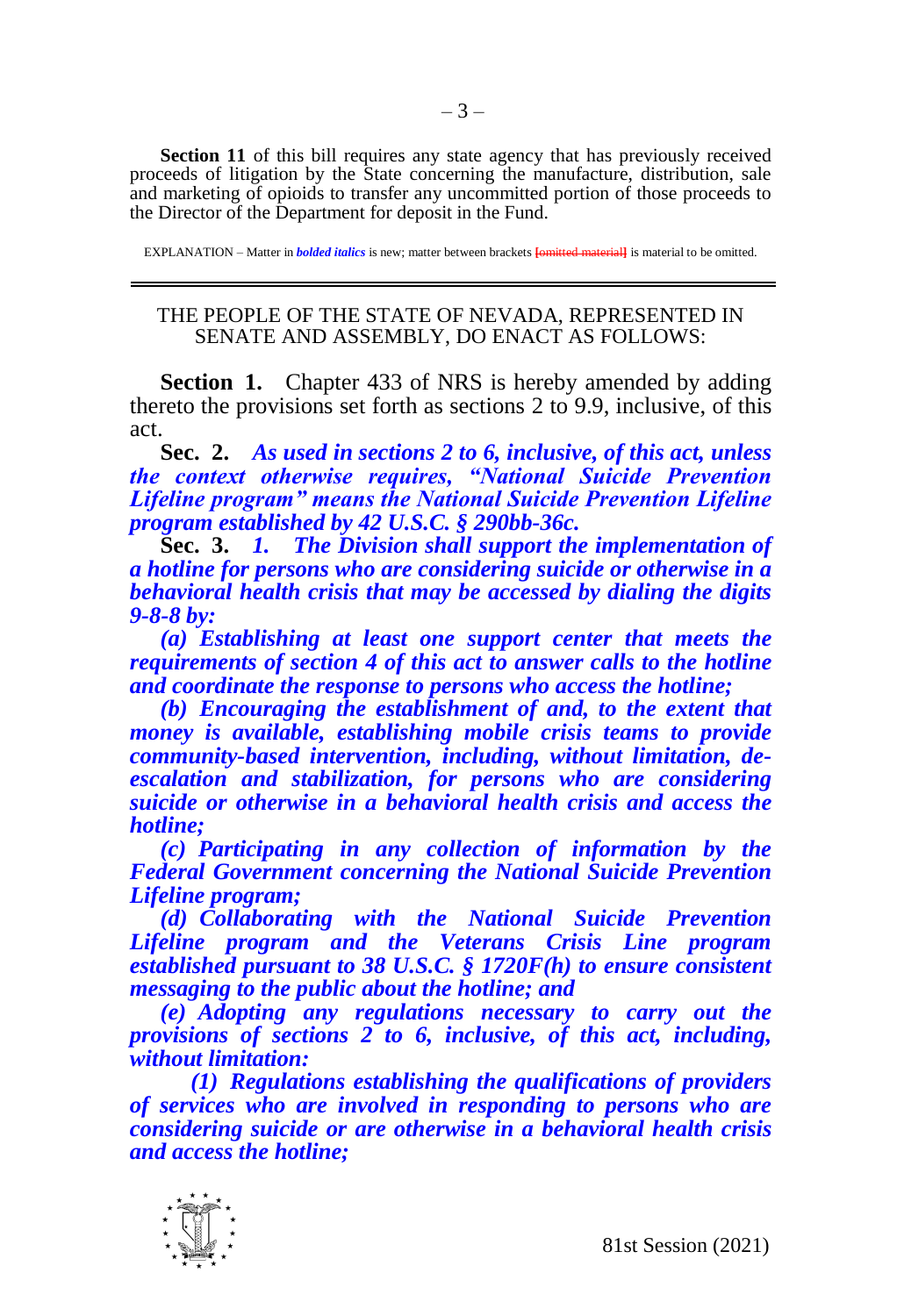*(2) Any regulations necessary to allow for communication and sharing of information between persons and entities involved in responding to crises and emergencies in this State to facilitate the coordination of care for persons who are considering suicide or are otherwise in a behavioral health crisis and access the hotline; and*

*(3) Regulations defining the term "person professionally qualified in the field of behavioral health" for the purposes of this section.*

*2. A mobile crisis team established pursuant to paragraph (b) of subsection 1 must be:*

*(a) A team based in the jurisdiction that it serves which includes persons professionally qualified in the field of behavioral health and providers of peer recovery support services;*

*(b) A team established by a provider of emergency medical services that includes persons professionally qualified in the field of behavioral health and providers of peer recovery support services; or*

*(c) A team established by a law enforcement agency that includes law enforcement officers, persons professionally qualified in the field of psychiatric mental health and providers of peer recovery support services.* 

*3. A telecommunications provider and its employees, agents, subcontractors and suppliers are not liable for damages that directly or indirectly result from the installation, maintenance or provision of service in relation to the hotline implemented pursuant to this section, including, without limitation, the total or partial failure of any transmission to a support center, unless willful conduct or gross negligence is proven.*

*4. As used in this section, "peer recovery support services" means nonclinical supportive services that use lived experience in recovery from a substance use disorder or other behavioral health disorder to promote recovery in another person with a substance use disorder or other behavioral health disorder by advocating, mentoring, educating, offering hope and providing assistance in navigating systems.*

**Sec. 4.** *1. Any support center established pursuant to section 3 of this act must:*

*(a) Meet the requirements established for participation in the National Suicide Prevention Lifeline program including, without limitation, requirements established by the National Suicide Prevention Lifeline Program for serving lesbian, gay, bisexual, transgender and questioning persons, persons with substance use* 

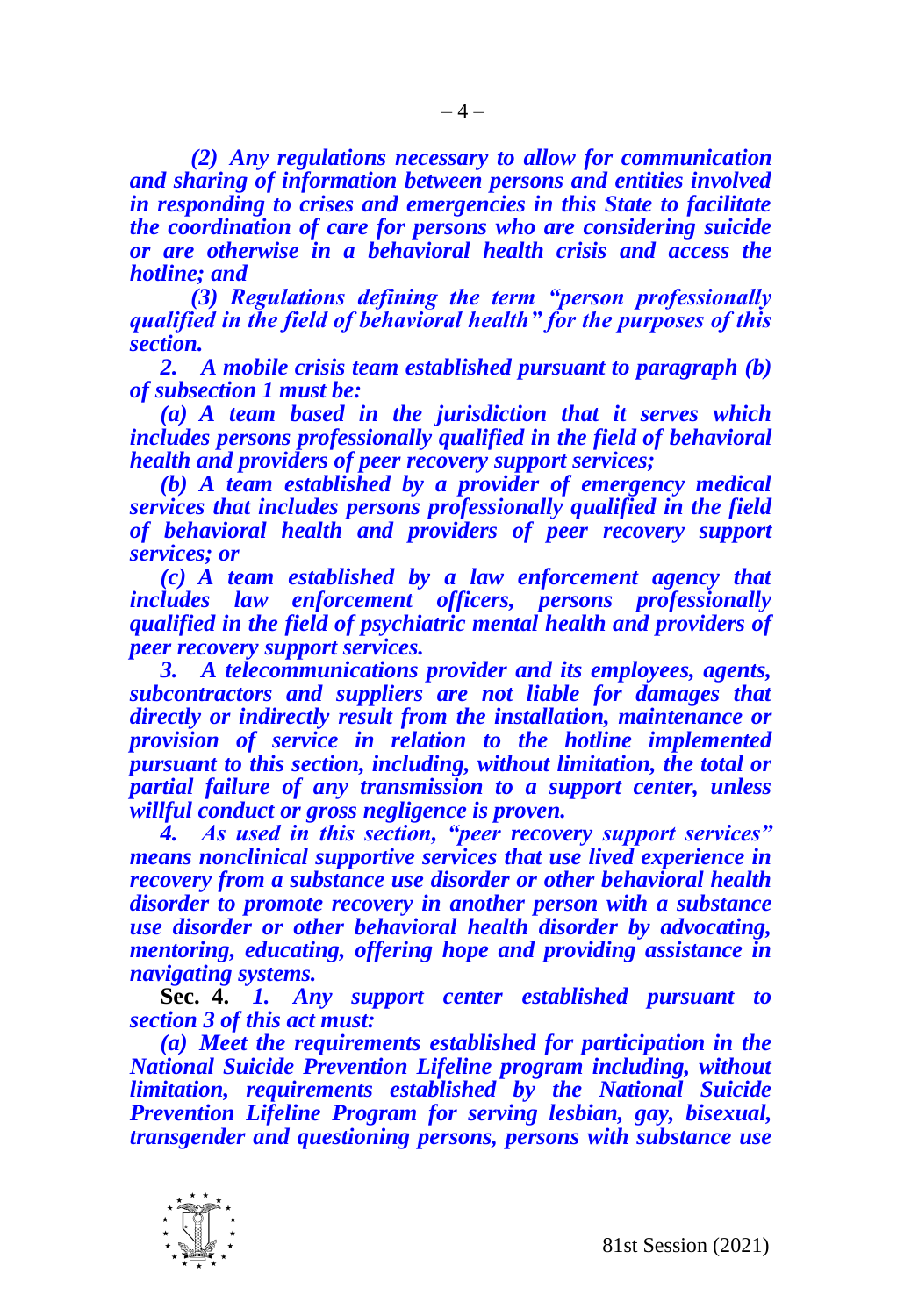*disorders or persons with co-occurring disorders, Native Americans and other high-risk and specialized populations identified by the Substance Abuse and Mental Health Services Administration of the United States Health and Human Services. Such requirements include, without limitation, requirements for training staff to respond to callers who are members of specialized populations and transferring such callers to an appropriate specialized center or subnetwork.* 

*(b) Use technology that is interoperable between systems for responding for crises and emergencies across this State, including, without limitation:*

*(1) Systems used to provide emergency 911 service;*

*(2) Systems used by providers of emergency medical services; and*

*(3) Registries of beds available for persons who require inpatient psychiatric treatment.*

*2. A support center shall:*

*(a) Enter into an agreement with the National Suicide Prevention Lifeline program to participate in the network of local crisis support centers established by that program;*

*(b) Implement the operational and clinical standards and best practices prescribed by the National Suicide Prevention Lifeline program for a local crisis support center;*

*(c) Share information with other persons and entities in this State responsible for providing services to persons in a behavioral health crisis to facilitate performance of the duties described in paragraph (d);*

*(d) Coordinate and deploy necessary services, including, without limitation, crisis stabilization services and mobile crisis teams, for persons who are considering suicide or otherwise in a behavioral health crisis and access the hotline established pursuant to section 3 of this act; and*

*(e) Provide follow-up services for persons who are considering suicide or otherwise in a behavioral health crisis and access the hotline established pursuant to section 3 of this act.*

*3. As used in this section, "crisis stabilization services" has the meaning ascribed to it in NRS 449.0915.*

**Sec. 5.** *1. The State Board of Health shall adopt regulations to impose a surcharge on each access line of each customer of a company that provides commercial mobile communication services or IP-enabled voice services in this State in accordance with 47 U.S.C. § 251a and each access line or trunk line of each customer to the local exchange of any* 

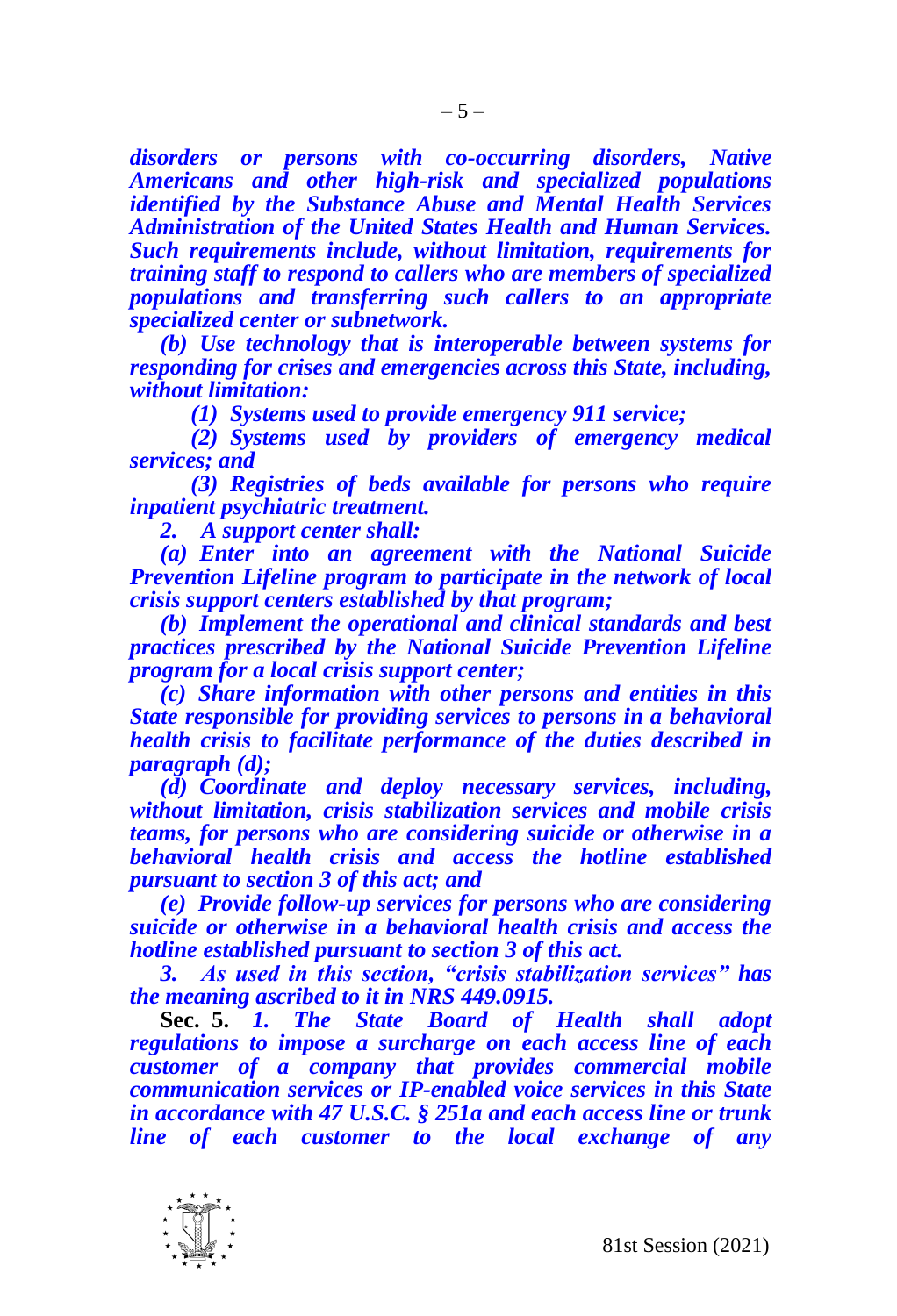*telecommunications provider providing those lines in this State. Those companies and providers shall collect the surcharge from their customers and transfer the money collected to the Division pursuant to regulations adopted by the State Board of Health. The amount of the surcharge must be sufficient to support the uses set forth in subsection 2, except that the amount of the surcharge must not exceed 35 cents for each access line or trunk line.*

*2. The Crisis Response Account is hereby created in the State General Fund. Any money collected from the surcharge imposed pursuant to subsection 1 must be deposited in the State Treasury for credit to the Account. The Division shall administer the Account. The money in the Account:*

*(a) Must be used by the Division to carry out the provisions of sections 2 to 6, inclusive, of this act, to the extent authorized by 47 U.S.C. § 251a; and*

*(b) Must not be used to supplant existing methods of funding that are available for those purposes.*

*3. The interest and income earned on the money in the Account, after deducting any applicable charges, must be credited to the Account.*

*4. Any money remaining in the Account at the end of each fiscal year does not revert to the State General Fund but must be carried over into the next fiscal year.*

*5. The Division may accept gifts, grants and donations for the purpose of carrying out the provisions of sections 2 to 6, inclusive, of this act.* 

**Sec. 6.** *On or before December 31 of each year, the Division shall compile:*

*1. A report concerning the usage of the hotline established pursuant to section 3 of this act and the services provided to persons who are considering suicide or otherwise in a behavioral health crisis and access the hotline and submit the report to:*

*(a) The Commission on Behavioral Health;*

*(b) Each regional behavioral health policy board created by NRS 433.429; and*

*(c) The Director of the Legislative Counsel Bureau for transmittal to:*

*(1) In odd-numbered years, the Legislative Committee on Health Care created by NRS 439B.200 and the Legislative Committee on Senior Citizens, Veterans and Adults With Special Needs created by NRS 218E.750; and*

*(2) In even-numbered years, the next regular session of the Legislature.*

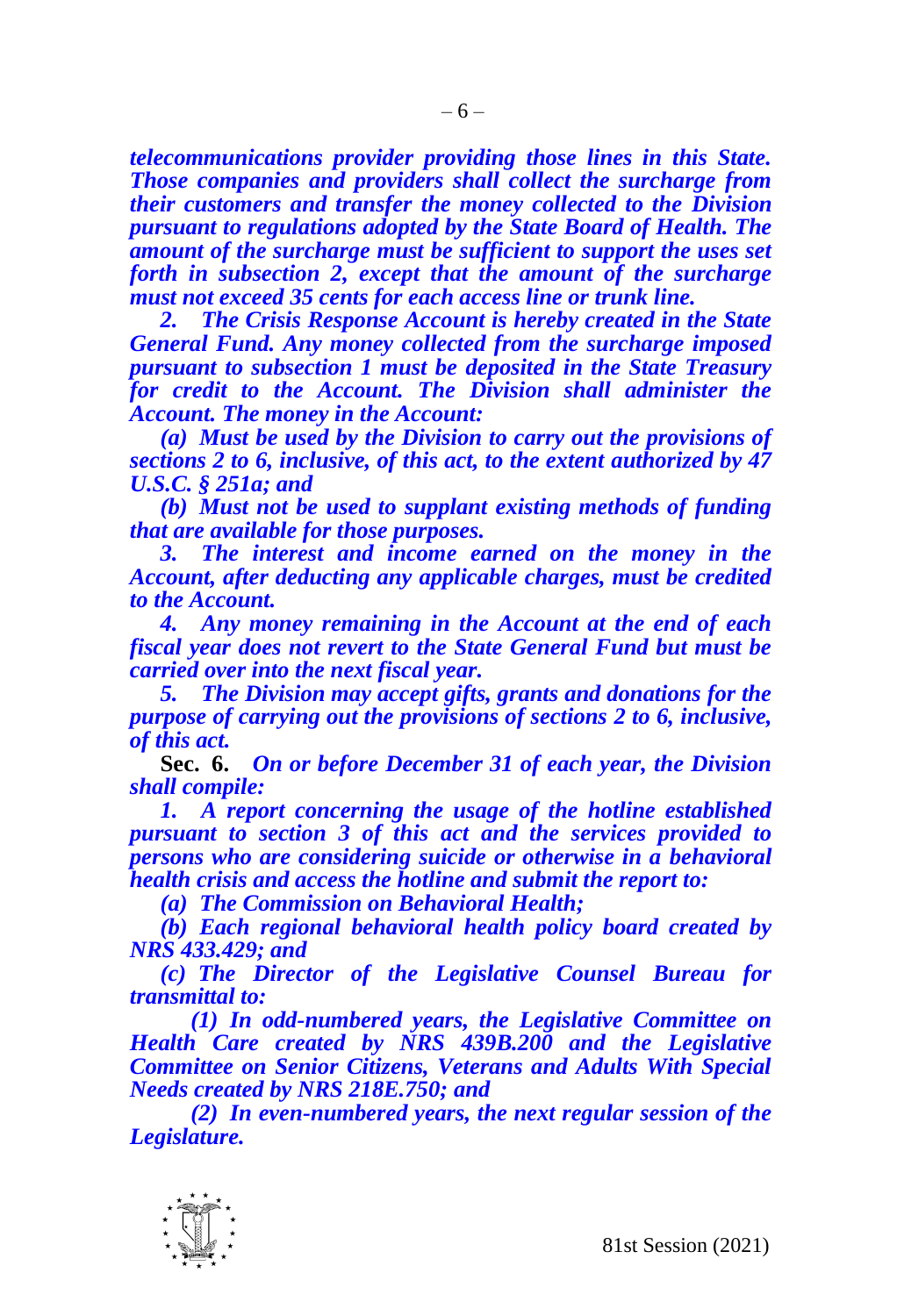*2. A report concerning the revenue generated by the surcharge imposed pursuant to section 5 of this act and deposits and expenditures from the Account created by that section and submit the report to the Director of the Legislative Counsel Bureau for transmittal to:*

*(a) In odd-numbered years, the Interim Finance Committee; and*

*(b) In even-numbered years, the next regular session of the Legislature.*

**Sec. 7.** *As used in sections 7 to 9.9, inclusive, of this act, unless the context otherwise requires, the words and terms defined in sections 7.1 to 7.6, inclusive, of this act have the meanings ascribed to them in those sections.*

**Sec. 7.1.** *"Advisory Committee" means the Advisory Committee for a Resilient Nevada created by section 7.7 of this act.*

**Sec. 7.2.** *"Agency which provides child welfare services" has the meaning ascribed to it in NRS 432B.030.*

**Sec. 7.3.** *"Fund" means the Fund for a Resilient Nevada created by section 8 of this act.*

**Sec. 7.4.** *"Office" means the Office of Minority Health and Equity of the Department created by NRS 232.474.*

**Sec. 7.5.** *"Special population" means a population uniquely affected by substance use or substance use disorder. The term includes, without limitation:*

*1. Veterans;*

*2. Persons who are pregnant;*

*3. Parents of dependent children;*

*4. Youth;*

*5. Persons who are lesbian, gay, bisexual, transgender and questioning; and* 

*6. Persons and families involved in the criminal justice system, juvenile justice system and child welfare system.*

**Sec. 7.6.** *"Substance use disorder prevention coalition" means a coalition of persons and entities who possess knowledge and experience related to the prevention of substance use and substance use disorders in a region of this State.*

**Sec. 7.7.** *1. The Advisory Committee for a Resilient Nevada is hereby created within the Department.*

*2. The Attorney General shall appoint to the Advisory Committee:*

*(a) One member who possesses knowledge, skills and experience working with youth in the juvenile justice system;*

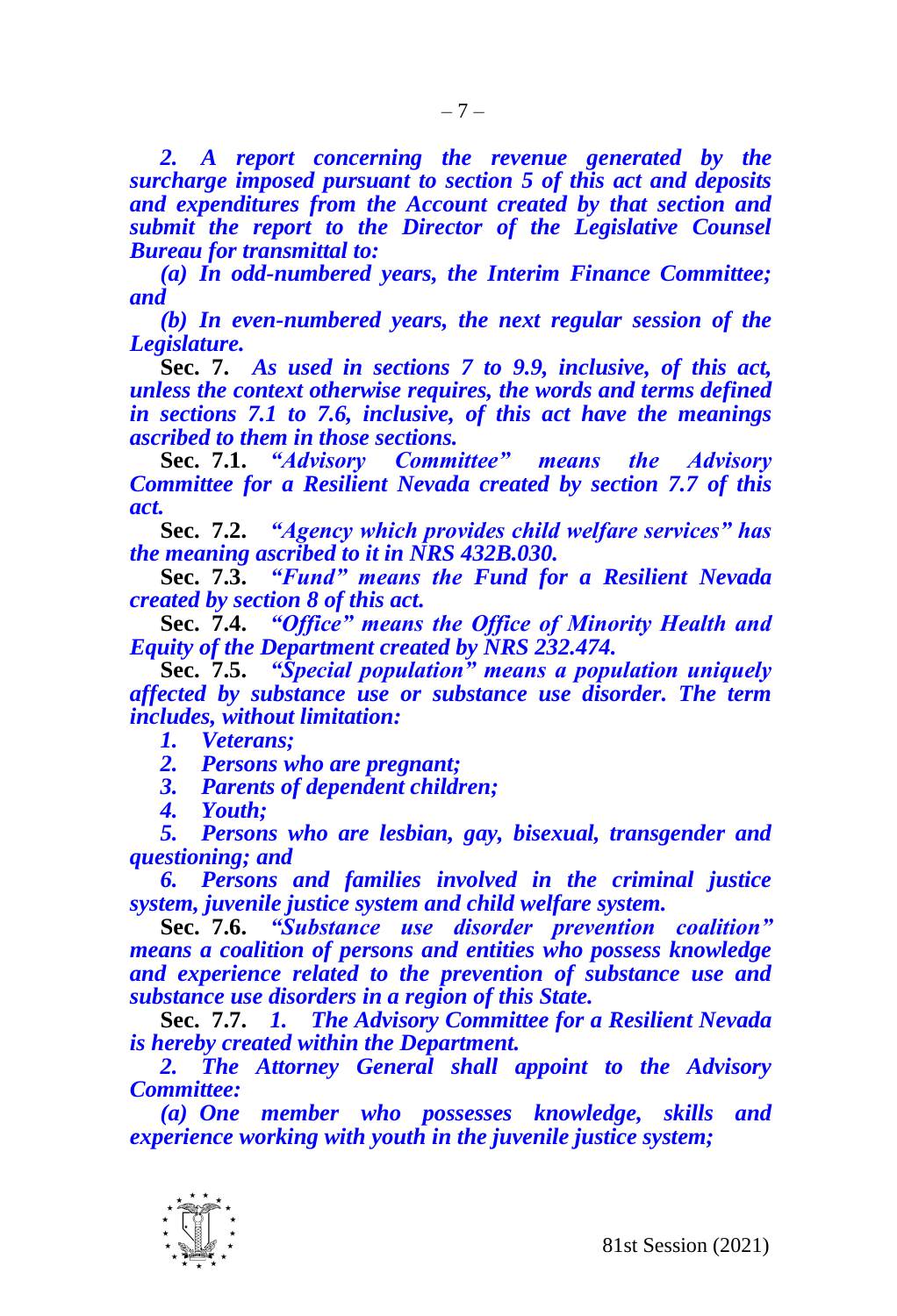*(b) One member who possesses knowledge, skills and experience working with persons in the criminal justice system;*

*(c) One member who possesses knowledge, skills and experience in the surveillance of overdoses; and*

*(d) One member who:*

*(1) Resides in a county other than Clark or Washoe County; and*

*(2) Has experience having a substance use disorder or having a family member who has a substance use disorder.*

*3. The Office shall appoint to the Advisory Committee:*

*(a) One member who:*

*(1) Resides in Clark County; and*

*(2) Has experience having a substance use disorder or having a family member who has a substance use disorder;*

*(b) One member who possesses knowledge, skills and experience in public health;*

*(c) One member who is the director of an agency which provides child welfare services or his or her designee;*

*(d) One member who represents a program that specializes in the prevention of substance use by youth;*

*(e) One member who represents a faith-based organization that specializes in recovery from substance use disorder; and*

*(f) One member who represents a program for substance use disorders that is operated by a nonprofit organization and certified pursuant to NRS 458.025.*

*4. The Director shall appoint to the Advisory Committee:*

*(a) One member who:*

*(1) Resides in Washoe County; and*

*(2) Has experience having a substance use disorder or having a family member who has a substance use disorder;*

*(b) One member who is a physician certified in the field of addiction medicine by the American Board of Addiction Medicine or its successor organization;*

*(c) One member who represents a nonprofit, communityoriented organization that specializes in peer-led recovery from substance use disorder;*

*(d) One member who has survived an opioid overdose;*

*(e) One member who represents a program to prevent overdoses or otherwise reduce the harm caused by the use of substances;*

*(f) One member who represents an organization that specializes in housing; and*

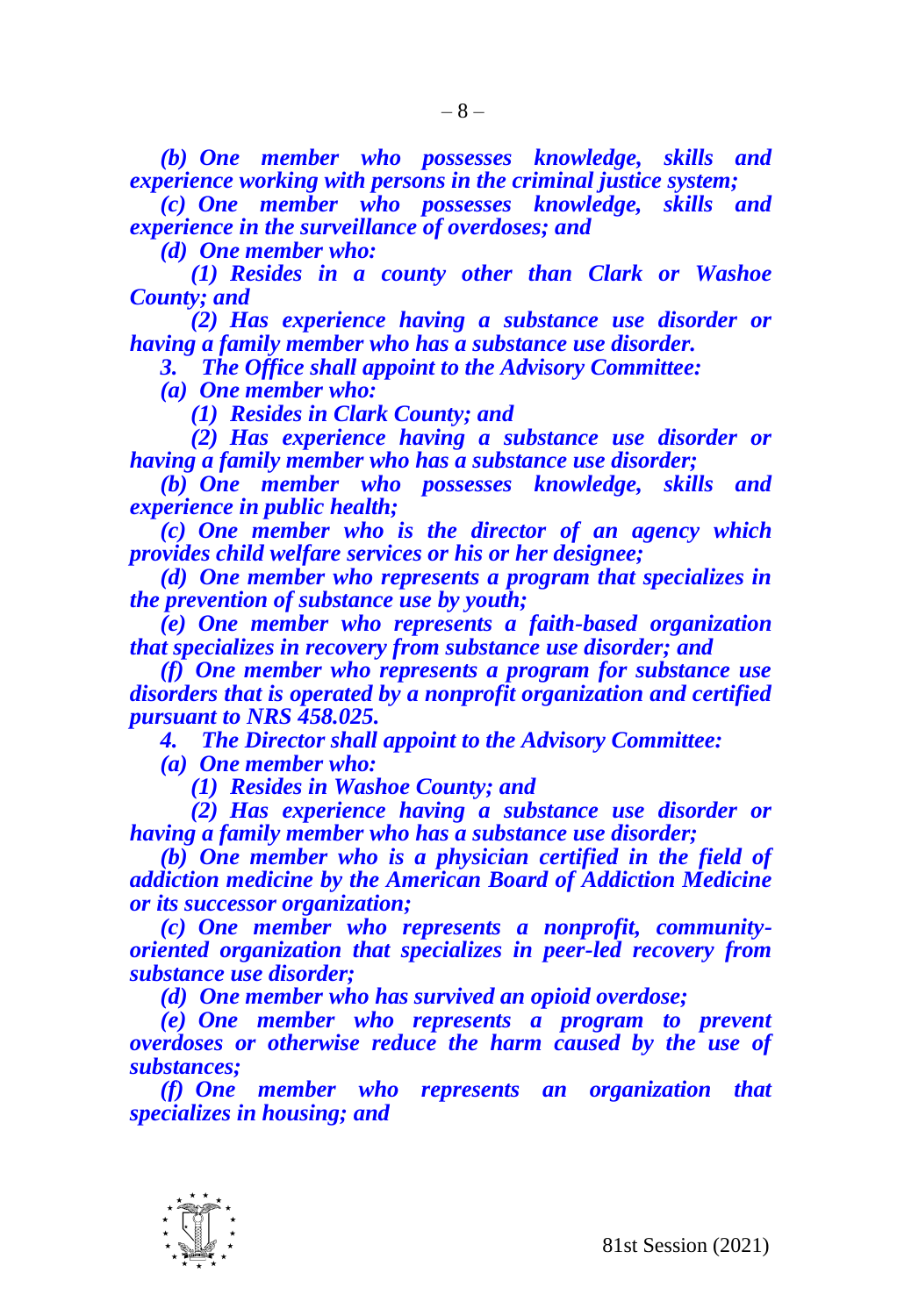*(g) One member who possesses knowledge, skills and experience with the education of pupils in kindergarten through 12th grade.*

*5. In appointing the members of the Advisory Committee pursuant to subsections 2, 3 and 4, the appointing authorities shall coordinate the appointments when practicable so that the members of the Advisory Committee represent the diversity of:*

*(a) This State; and*

*(b) The communities within this State that are disproportionately affected by opioid use disorder and disparities in access to care and health outcomes.*

*6. The term of each member of the Advisory Committee is 2 years. A member may be reappointed for an additional term of 2 years in the same manner as the original appointment. A vacancy occurring in the membership of the Advisory Committee must be filled in the same manner as the original appointment.*

*7. To the extent that money is available for these purposes:*

*(a) Each member of the Advisory Committee who is not an officer or employee of this State is entitled to receive a salary of not more than \$80, as fixed by the Department, for each day or portion of a day spent on the business of the Advisory Committee.*

*(b) Each member of the Advisory Committee is entitled to receive the per diem allowance and travel expenses provided for state officers and employees generally while engaged in the business of the Advisory Committee.*

*8. A member of the Advisory Committee who is an officer or employee of this State or a political subdivision of this State must be relieved from his or her duties without loss of regular compensation to prepare for and attend meetings of the Advisory Committee and perform any work necessary to carry out the duties of the Advisory Committee in the most timely manner practicable. A state agency or political subdivision of this State shall not require an officer or employee who is a member of the Advisory Committee to:*

*(a) Make up the time he or she is absent from work to carry out his or her duties as a member of the Advisory Committee; or*

*(b) Take annual leave or compensatory time for the absence.*

**Sec. 7.8.** *1. At the first meeting of each calendar year, the Advisory Committee shall elect from its members a Chair.*

*2. The Advisory Committee shall meet at least twice annually at the call of the Chair or a majority of its members.*

*3. A majority of the members of the Advisory Committee constitutes a quorum for the transaction of business, and a* 

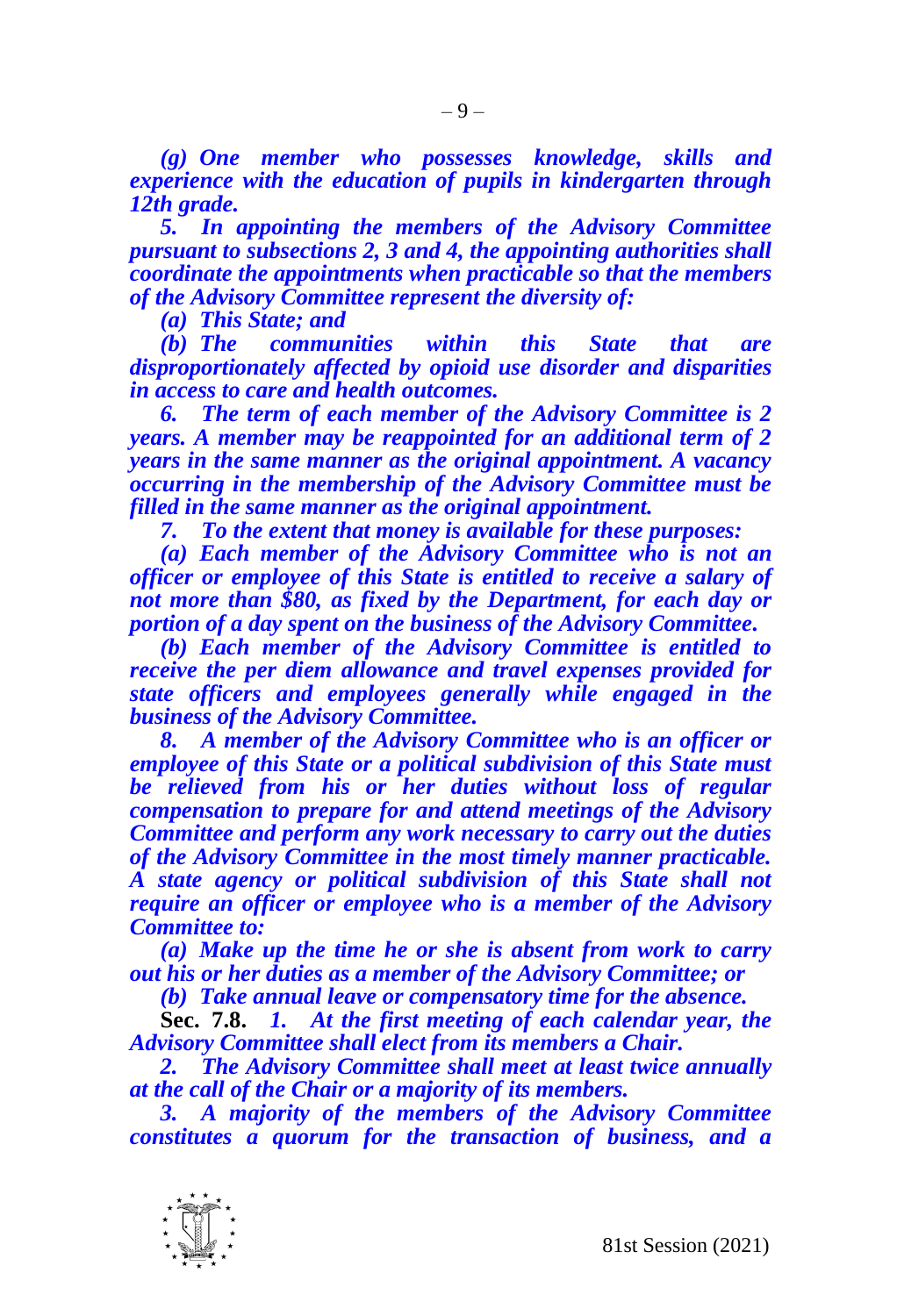*majority of a quorum present at any meeting is sufficient for any official action taken by the Advisory Committee.*

*4. The Department shall provide staff assistance to the Advisory Committee.*

**Sec. 7.9.** *1. On or before June 30 of each even-numbered year, the Advisory Committee shall submit to the Director of the Department a report of recommendations concerning:*

*(a) The statewide needs assessment conducted pursuant to paragraph (a) of subsection 1 of section 9 of this act, including, without limitation, the establishment of priorities pursuant to paragraph (e) of subsection 1 of section 9.5 of this act; and*

*(b) The statewide plan to allocate money from the Fund developed pursuant to paragraph (b) of subsection 1 of section 9 of this act.*

*2. When developing recommendations to be included in the report pursuant to subsection 1, the Advisory Committee shall consider:*

*(a) Health equity and identifying relevant disparities among racial and ethnic populations, geographic regions and special populations in this State; and*

*(b) The need to prevent overdoses, address disparities in access to health care and prevent substance use among youth.*

*3. When developing recommendations concerning the establishment of priorities pursuant to paragraph (e) of subsection 1 of section 9.5 of this act, the Advisory Committee shall use an objective method to define the potential positive and negative impacts of a priority on the health of the affected communities with an emphasis on disproportionate impacts to any population targeted by the priority.* 

*4. Before finalizing a report of recommendations pursuant to subsection 1, the Advisory Committee must hold at least one public meeting to solicit comments from the public concerning the recommendations and make any revisions to the recommendations determined, as a result of the public comment received, to be necessary.*

**Sec. 8.** *1. The Fund for a Resilient Nevada is hereby created in the State Treasury. Unless otherwise required by the applicable judgment or settlement, the Attorney General shall, after deducting any fees and costs imposed pursuant to an applicable contingent fee contract as described in NRS 228.111, deposit in the Fund all money received by this State pursuant to any judgment received or settlement entered into by the State of Nevada as a result of litigation concerning the manufacture,* 

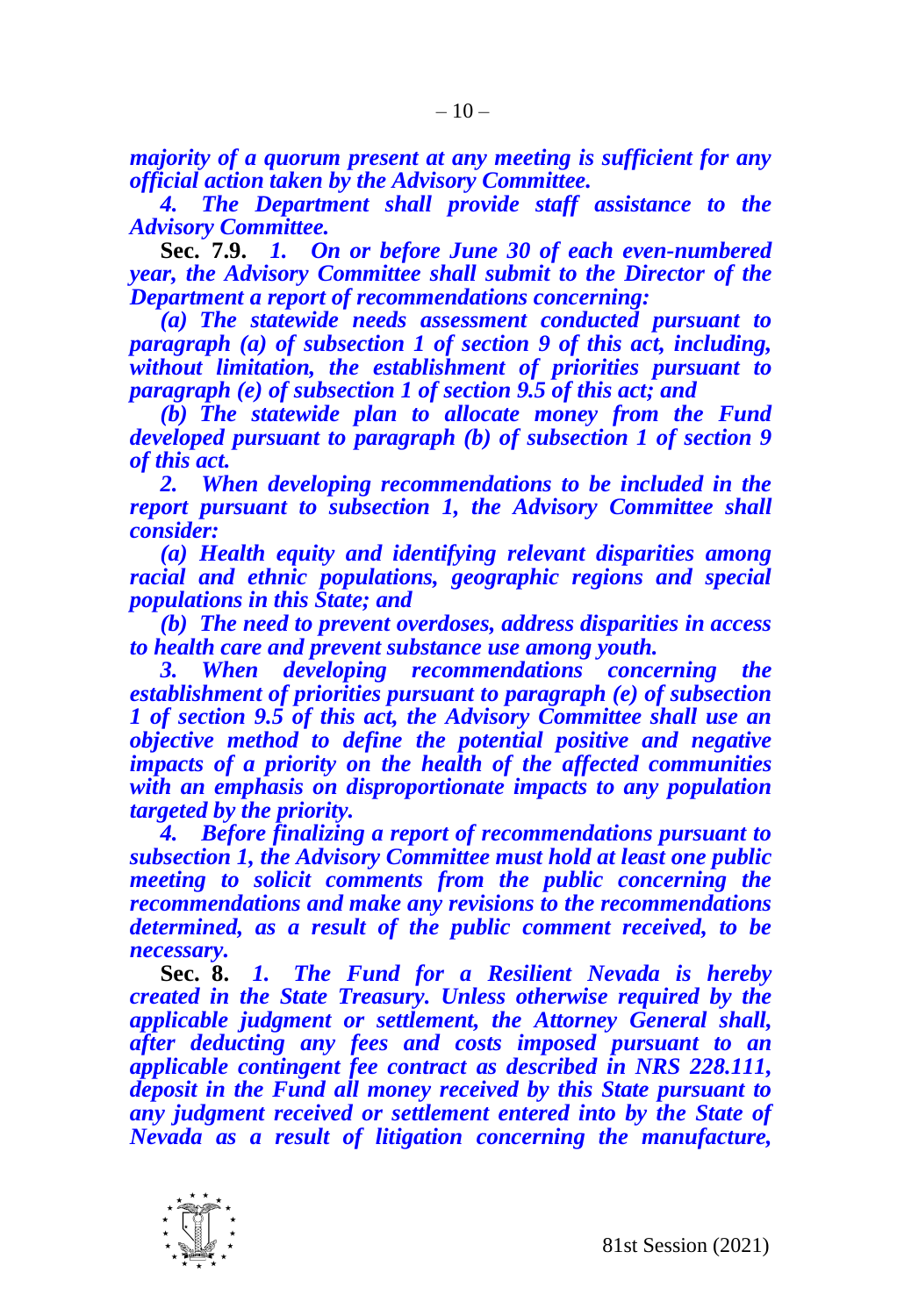*distribution, sale or marketing of opioids conducted in accordance with the declaration of findings issued by the Governor and the Attorney General pursuant to paragraph (a) of subsection 1 of NRS 228.1111 on January 24, 2019.*

*2. The Director of the Department shall administer the Fund.* 

*3. The interest and income earned on the money in the Fund must, after deducting any applicable charges, be credited to the Fund. All claims against the Fund must be paid as other claims against the State are paid.*

*4. To the extent authorized by the terms of any judgment or settlement described in subsection 1, the Director of the Department may submit to the Interim Finance Committee a request for an allocation for administrative expenses from the Fund pursuant to this section. Except as otherwise limited by this subsection, the Interim Finance Committee may allocate all or part of the money so requested. The annual allocation for administrative expenses from the Fund must not exceed 8 percent of the money deposited into the Fund. For the purposes of this subsection, expenses directly related to conducting a statewide needs assessment pursuant to paragraph (a) of subsection 1 of section 9 of this act, developing the statewide plan to allocate money from the Fund pursuant to paragraph (b) of subsection 1 of section 9 of this act and allocating money from the Fund in accordance with that statewide plan do not constitute administrative expenses.*

*5. The money in the Fund remains in the Fund and does not revert to the State General Fund at the end of any fiscal year.*

*6. Except as otherwise provided in subsection 4, all money that is deposited or paid into the Fund is hereby appropriated to the Department to be used, subject to the provisions of chapter 353 of NRS, to carry out the provisions of sections 9 to 9.7, inclusive, of this act.* 

*7. Money expended from the Fund must not be used to supplant existing methods of funding that are available to state, regional, local or tribal agencies.*

*8. The Department may accept and deposit into the Fund gifts, grants, donations and appropriations to support the activities described in sections 9 to 9.7, inclusive, of this act.*

**Sec. 9.** *1. At least once every 4 years, the Department, in consultation with the Office, shall:*

*(a) Conduct a statewide needs assessment in accordance with section 9.5 of this act; and*

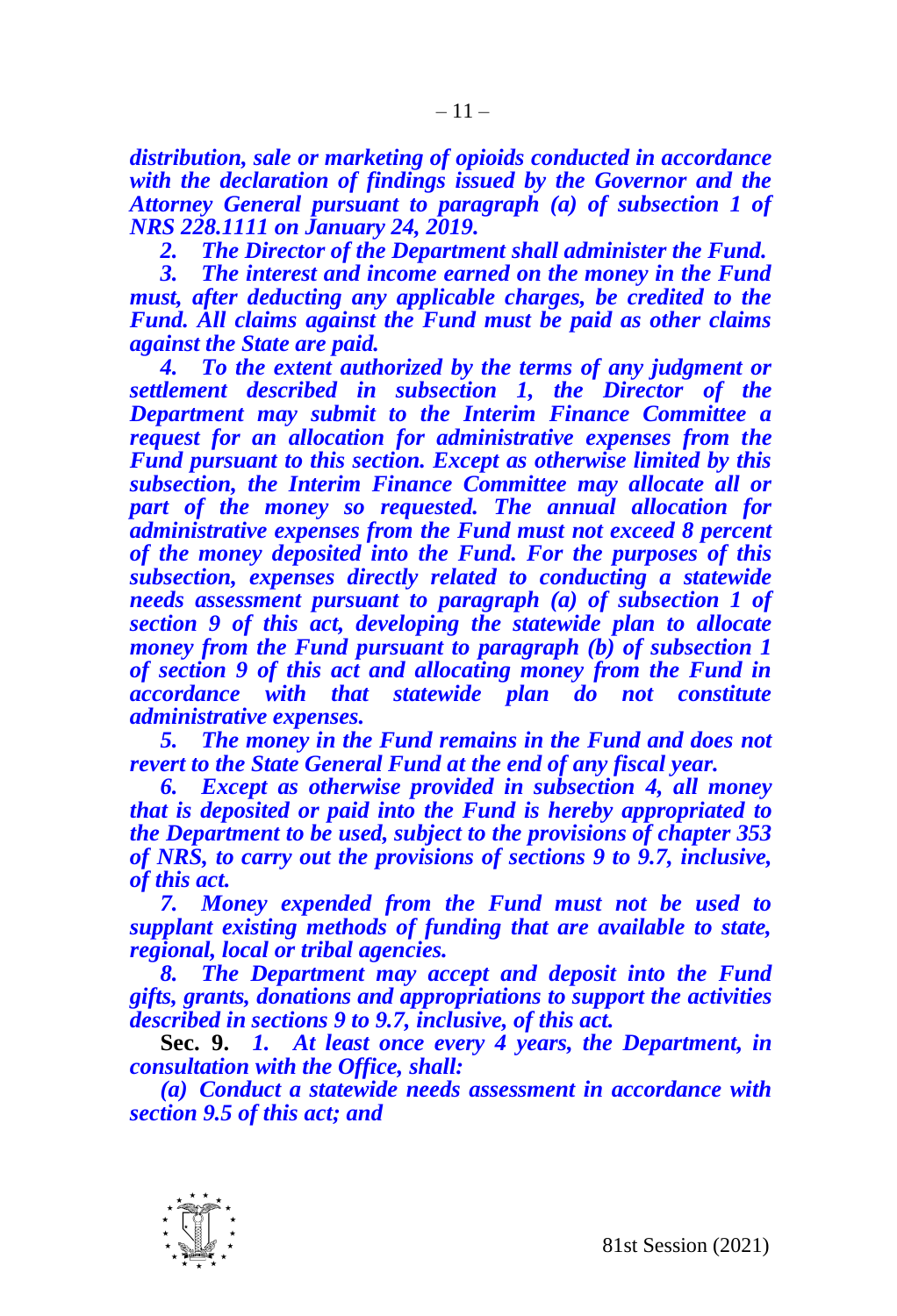*(b) Based on the statewide needs assessment, develop or revise, as applicable, a statewide plan to allocate the money in the Fund in accordance with section 9.6 of this act.*

*2. When performing the duties described in subsection 1, the Department and the Office shall consider:*

*(a) The recommendations provided by the Advisory Committee in the report submitted pursuant to section 7.9 of this act; and*

*(b) The recommendations of state, regional, local and tribal governmental entities in this State whose work relates to opioid use disorders and other substance use disorders.*

*3. On or before January 31 of each year, the Department shall transmit a report concerning all findings and recommendations made and money expended pursuant to sections 9 to 9.7, inclusive, of this act to:*

*(a) The Governor;* 

*(b) The Director of the Legislative Counsel Bureau for transmittal to:*

*(1) In odd-numbered years, the next regular session of the Legislature; and*

*(2) In even-numbered years, the Legislative Committee on Health Care and the Interim Finance Committee;*

*(c) The Commission;*

*(d) Each regional behavioral health policy board created by NRS 433.429;* 

*(e) The Office of the Attorney General; and*

*(f) Any other committees or commissions the Director of the Department deems appropriate.*

*4. The Department may adopt any regulations or take such other actions as are necessary to carry out its duties pursuant to sections 7 to 9.9, inclusive, of this act.*

**Sec. 9.5.** *1. A statewide needs assessment conducted by the Department, in consultation with the Office, pursuant to paragraph (a) of subsection 1 of section 9 of this act must:*

*(a) Be evidence-based and use information from damages reports created by experts as part of the litigation described in subsection 1 of section 8 of this act.*

*(b) Include an analysis of the impacts of opioid use and opioid use disorder on this State that uses quantitative and qualitative data concerning this State and the regions, counties and Native American tribes in this State to determine the risk factors that contribute to opioid use, the use of substances and the rates of opioid use disorder, other substance use disorders and cooccurring disorders among residents of this State.*

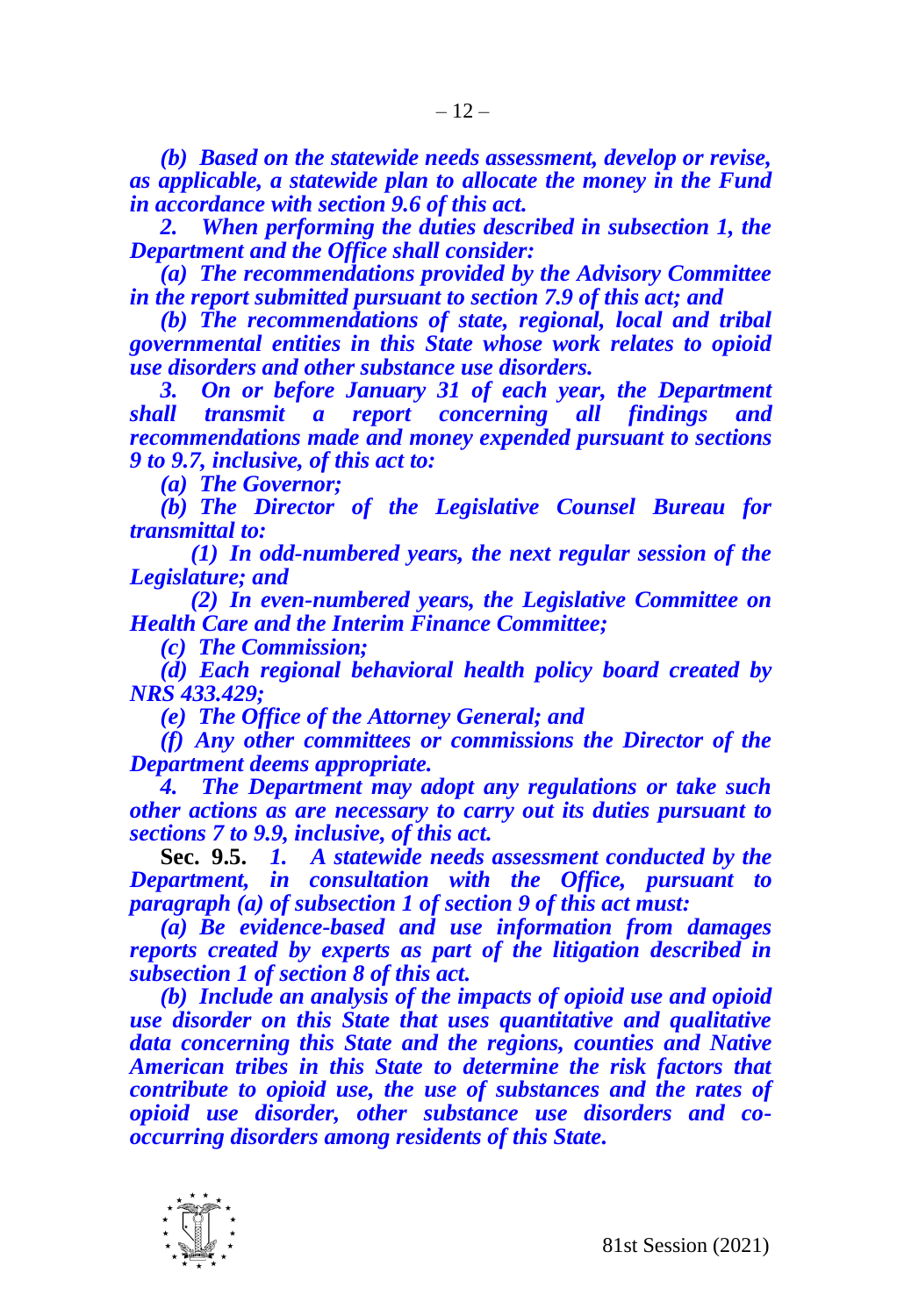*(c) Focus on health equity and identifying disparities across all racial and ethnic populations, geographic regions and special populations in this State.* 

*(d) Take into account the resources of state, regional, local and tribal agencies and nonprofit organizations, including, without limitation, any money recovered or anticipated to be recovered by county, local or tribal governmental agencies through judgments or settlements resulting from litigation concerning the manufacture, distribution, sale or marketing of opioids, and the programs currently existing in each geographic region of this State to address opioid use disorder and other substance use disorders.*

*(e) Based on the information and analyses described in paragraphs (a) to (d), inclusive, establish priorities for the use of the funds described in subsection 1 of section 8 of this act. Such priorities must include, without limitation, priorities related to the prevention of overdoses, addressing disparities in access to health care and the prevention of substance use among youth.*

*2. When conducting a needs assessment, the Department, in consultation with the Office, shall:*

*(a) Use community-based participatory research methods or similar methods to conduct outreach to groups impacted by the use of opioids, opioid use disorder and other substance use disorders, including, without limitation:*

*(1) Persons and families impacted by the use of opioids and other substances;*

*(2) Providers of treatment for opioid use disorder and other substance use disorders;*

*(3) Substance use disorder prevention coalitions;*

*(4) Communities of persons in recovery from opioid use disorder and other substance use disorders;*

*(5) Providers of services to reduce the harms caused by opioid use disorder and other substance use disorders;*

*(6) Persons involved in the child welfare system;*

*(7) Providers of social services;*

*(8) Faith-based organizations;*

*(9) Providers of health care and entities that provide health care services; and*

*(10) Members of diverse communities disproportionately impacted by opioid use and opioid use disorder; and*

*(b) Conduct outreach to governmental agencies who interact with persons or groups impacted by the use of opioids, opioid use* 

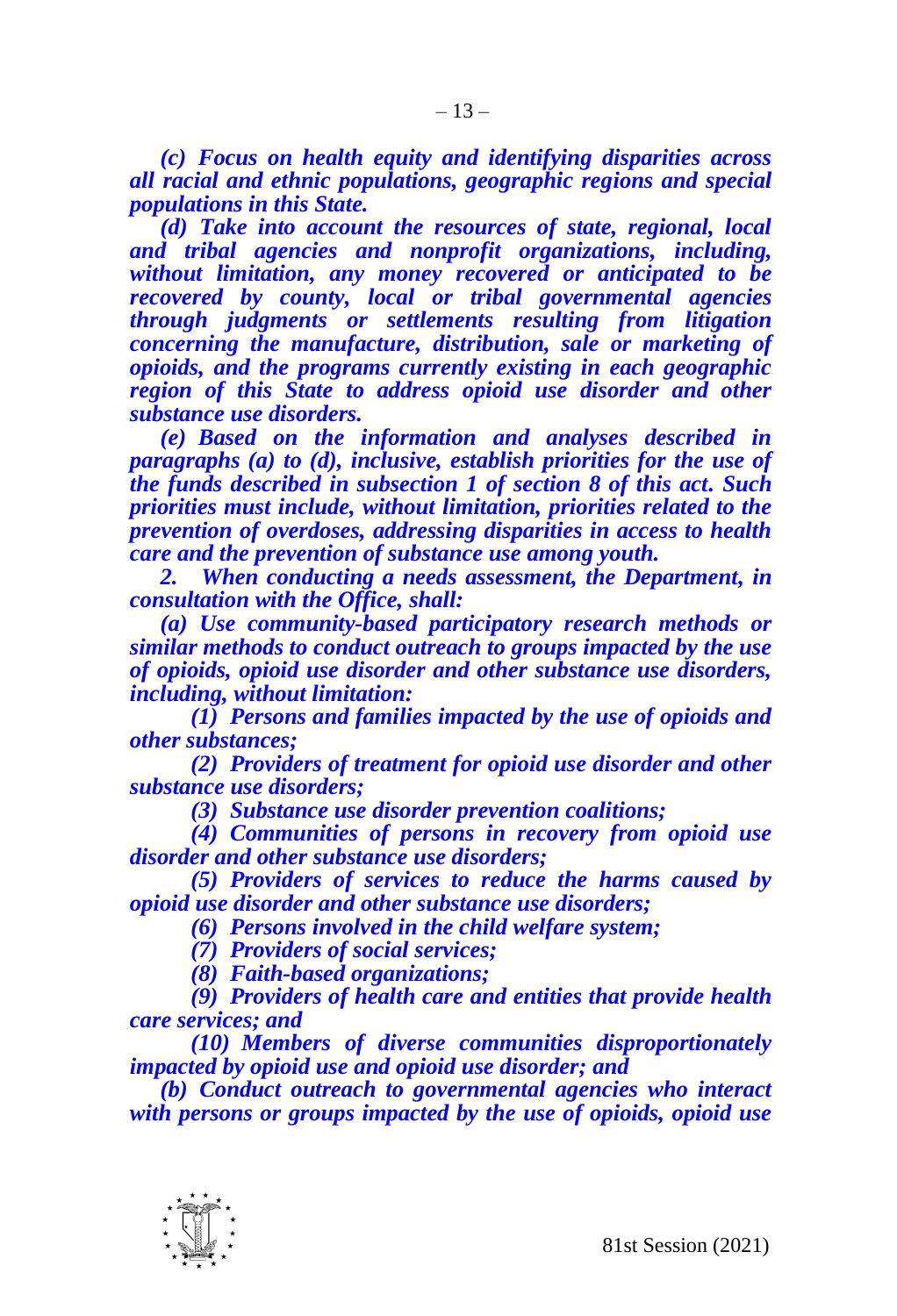*disorder and other substance use disorders, including, without limitation:*

*(1) The Office of the Attorney General, the Department of Public Safety, the Department of Corrections, courts, juvenile justice agencies and other governmental agencies involved in law enforcement or criminal justice;*

*(2) Agencies which provide child welfare services and other governmental agencies involved in the child welfare system; and*

*(3) Public health agencies.*

**Sec. 9.6.** *1. The statewide plan to allocate money from the Fund established by the Department, in consultation with the Office, pursuant to paragraph (b) of subsection 1 of section 9 of this act must:*

*(a) Establish policies and procedures for the administration and distribution of money from the Fund;*

*(b) Allocate the money in the Fund for the purposes described in subsection 2; and*

*(c) Establish requirements governing the use of money allocated from the Fund.*

*2. The statewide plan may allocate money to:*

*(a) Statewide projects, which may include, without limitation:*

*(1) Expanding access to evidence-based prevention of substance use disorders, early intervention for persons at risk of a substance use disorder, treatment for substance use disorders and support for persons in recovery from substance use disorders;*

*(2) Programs to reduce the incidence and severity of neonatal abstinence syndrome;*

*(3) Prevention of adverse childhood experiences and early intervention for children who have undergone adverse childhood experiences and the families of such children;*

*(4) Services to reduce the harm caused by substance use;*

*(5) Prevention and treatment of infectious diseases in persons with substance use disorders;*

*(6) Services for children and other persons in a behavioral health crisis and the families of such persons;*

*(7) Housing for persons who have or are in recovery from substance use disorders;*

*(8) Campaigns to educate and increase awareness of the public concerning substance use and substance use disorders;*

*(9) Programs for persons involved in the criminal justice or juvenile justice system and the families of such persons, including, without limitation, programs that are administered by courts;*

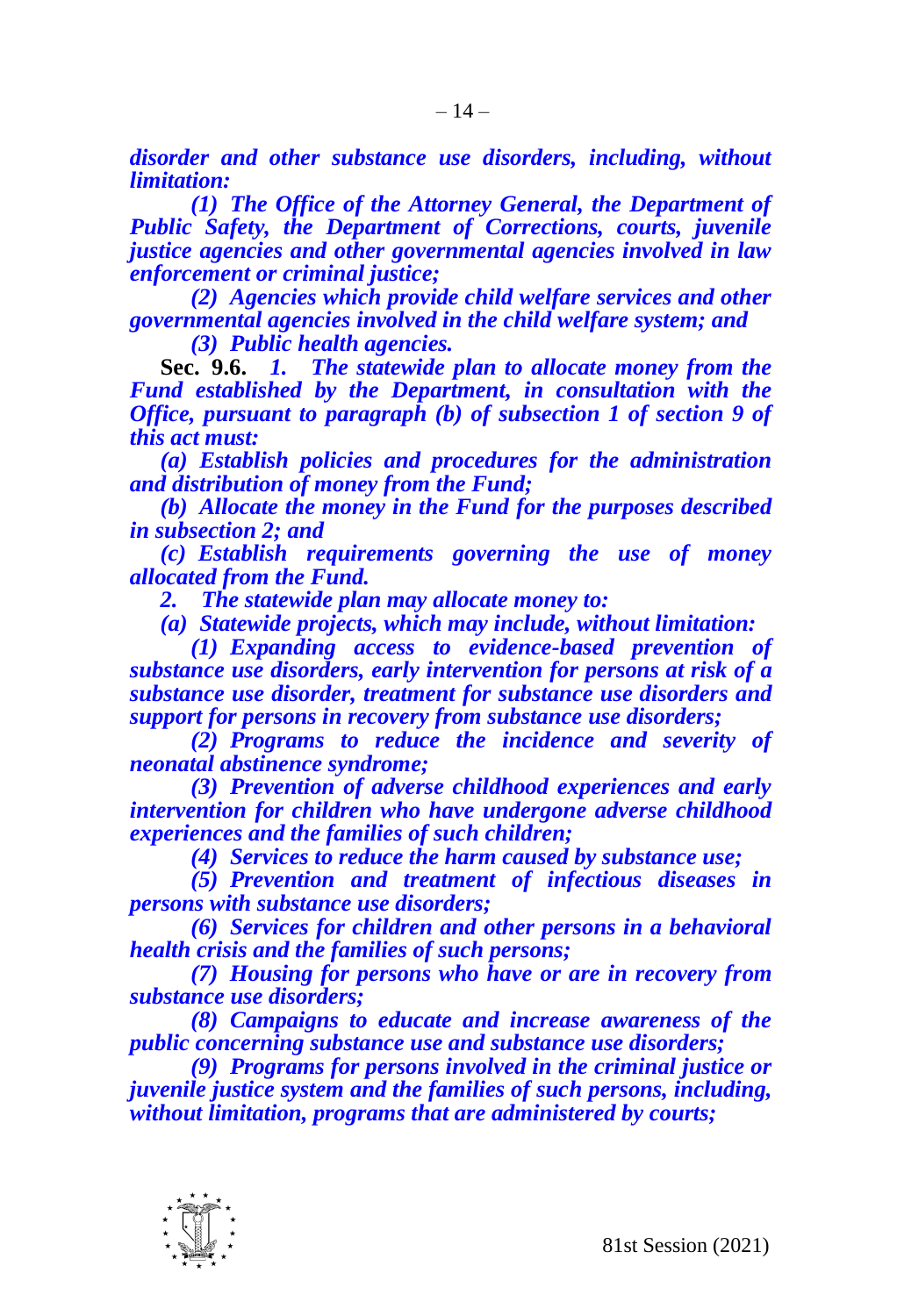*(10) The evaluation of existing programs relating to substance use and substance use disorders;*

*(11) Development of the workforce of providers of services relating to substance use and substance use disorders;*

*(12) The collection and analysis of data relating to substance use and substance use disorders;* 

*(13) Capital projects relating to substance use and substance use disorders, including, without limitation, construction, purchasing and remodeling; and*

*(14) Implementing the hotline for persons who are considering suicide or otherwise in a behavioral health crisis and providing services to persons who access that hotline in accordance with the provisions of sections 2 to 6, inclusive, of this act.*

*(b) Grants to regional, county, local and tribal agencies and private-sector organizations whose work relates to opioid use disorder and other substance use disorders.* 

*3. The projects described in paragraph (a) of subsection 2 many include, without limitation, projects to maximize expenditures through federal, local and private matching contributions.* 

*4. The Department, in consultation with the Office, may revise the statewide plan to allocate money from the Fund as necessary without conducting a statewide needs assessment pursuant to paragraph (a) of subsection 1 of section 9 of this act so long as a needs assessment is conducted at the intervals required by that subsection.* 

**Sec. 9.7.** *1. If the Department awards grants pursuant to paragraph (b) of subsection 2 of section 9.6 of this act, the Department, in consultation with the Office, must:*

*(a) Develop, solicit and accept applications for those grants. An application submitted by a regional, local or tribal governmental entity must include, without limitation:*

*(1) The results of a needs assessment that meets the requirements of section 9.8 of this act; and*

*(2) A plan for the use of the grant that meets the requirements of section 9.9 of this act.*

*(b) Coordinate with and provide support to regional, local and tribal governmental entities in conducting needs assessments and developing plans pursuant to paragraph (a).*

*(c) Consider any money recovered or anticipated to be recovered by county, local or tribal governmental agencies through judgments received or settlements entered into as a result* 

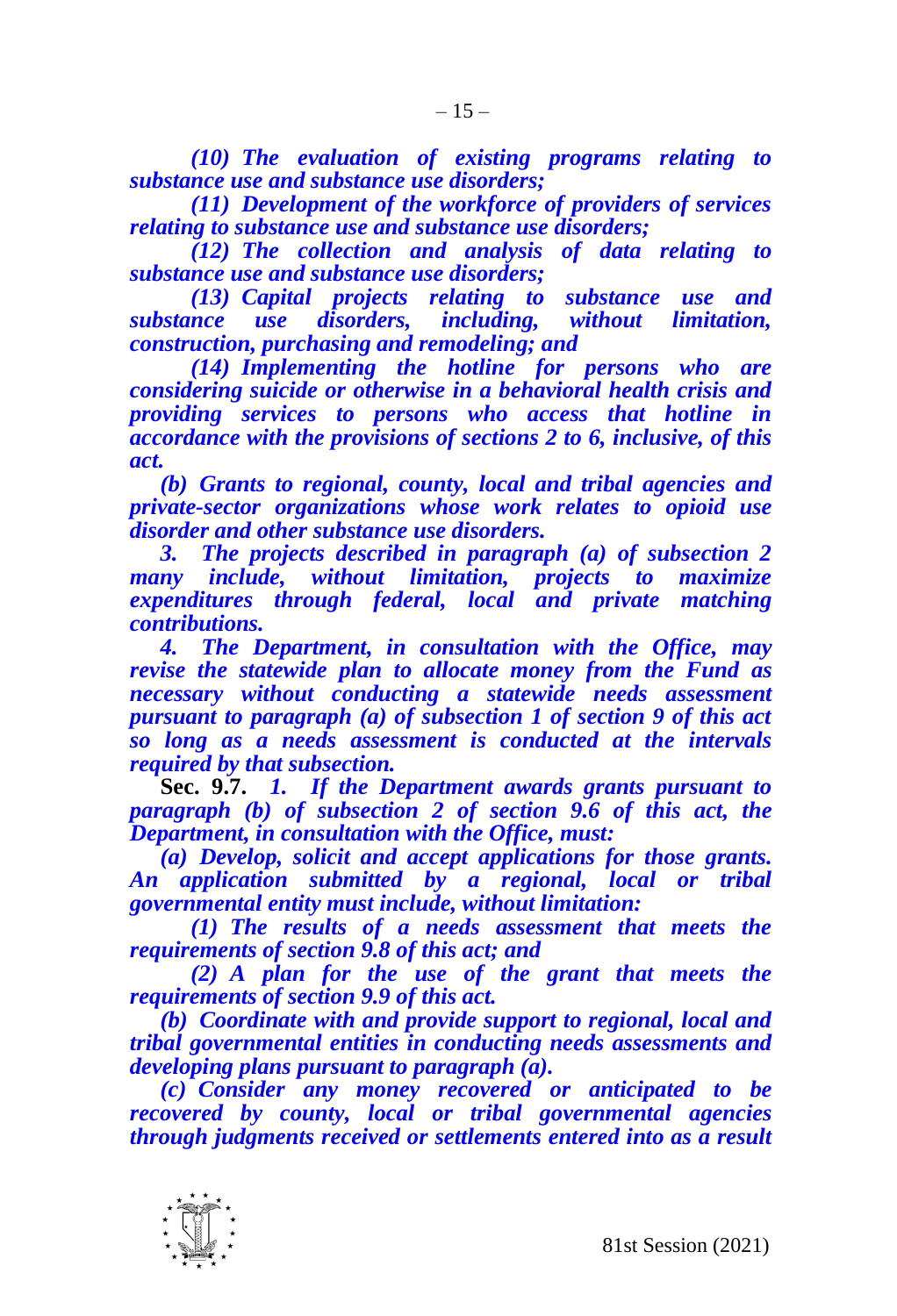*of litigation concerning the manufacture, distribution, sale or marketing of opioids.*

*(d) Conduct annual evaluations of programs to which grants have been awarded.*

*2. To the extent authorized by the terms of any judgment or settlement described in subsection 1 of section 8 of this act, the recipient of a grant pursuant to paragraph (b) of subsection 2 of section 9.6 of this act may use not more than 8 percent of the grant for administrative expenses related to the grant or the projects supported by the grant.*

*3. The recipient of a grant pursuant to paragraph (b) of subsection 2 of section 9.6 of this act shall annually submit to the Department a report concerning the expenditure of the money that was received and the outcomes of the projects on which that money was spent.*

*4. If a regional, local or tribal governmental entity that receives a grant pursuant to paragraph (b) of subsection 2 of section 9.6 of this act later recovers money through a judgment or a settlement resulting from litigation concerning the manufacture, distribution, sale or marketing of opioids:*

*(a) The regional, local or tribal governmental entity must immediately notify the Department; and*

*(b) The Department may recover from the governmental entity an amount not to exceed the amount of the grant or the amount of the recovery, whichever is less.*

*5. A regional, local or tribal governmental entity that receives a grant pursuant to paragraph (b) of subsection 2 of section 9.6 of this act shall conduct a new needs assessment and update its plan for the use of the grant at intervals prescribed by regulation of the Department, which must be not less than every 4 years.* 

**Sec. 9.8.** *1. A needs assessment conducted pursuant to subparagraph (1) of paragraph (a) of subsection 1 of section 9.7 of this act by a regional, local or tribal governmental entity applying for a grant must:* 

*(a) Be evidence-based.*

*(b) Include an analysis of the impacts of opioid use and opioid use disorder on the area under the jurisdiction of the applicant that uses quantitative and qualitative data to determine the risk factors that contribute to opioid use, the use of substances and the rates of opioid use disorder, other substance use disorders and cooccurring disorders among residents of the area.*

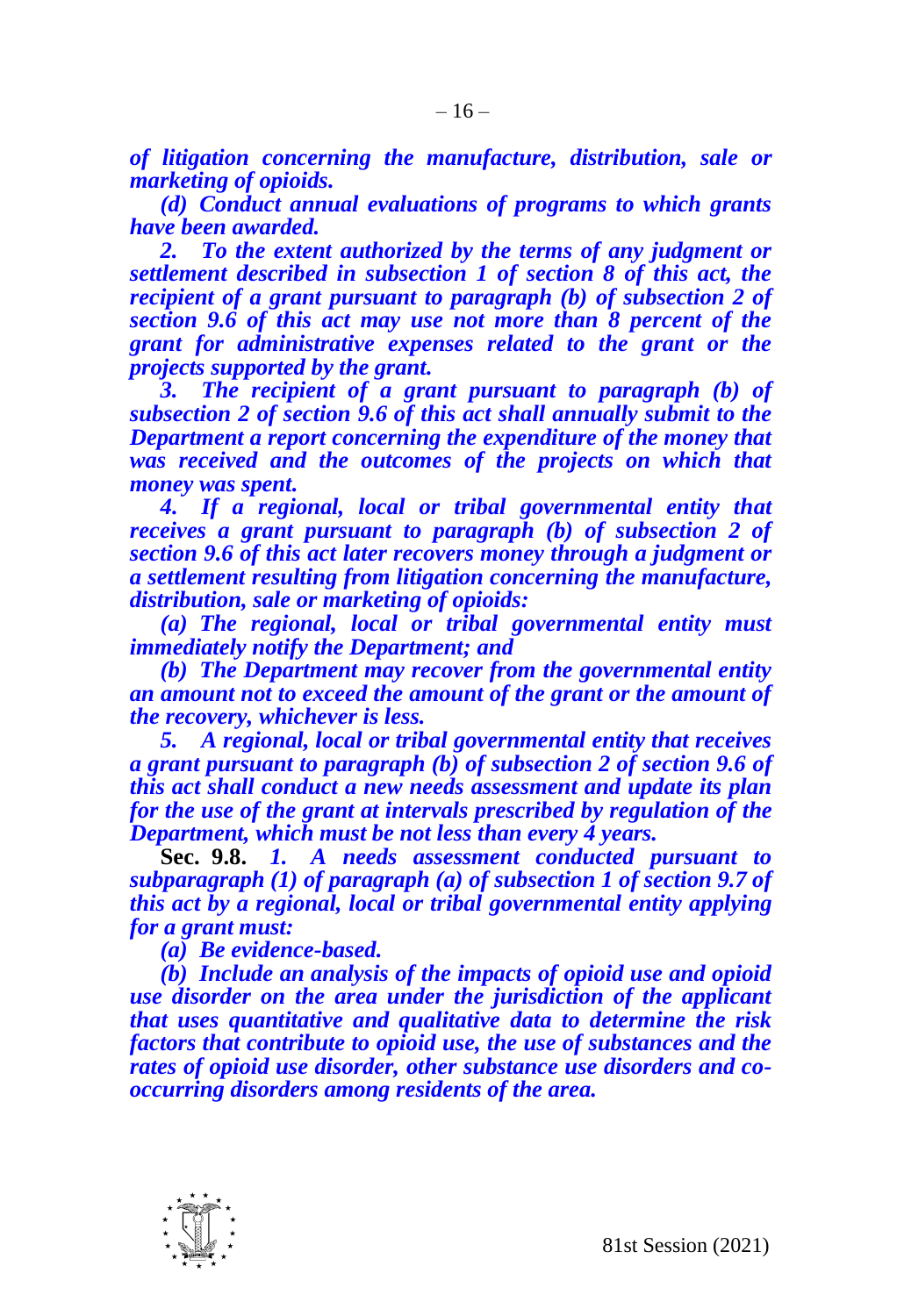*(c) Focus on health equity and identifying disparities across all racial and ethnic populations, geographic regions and special populations in the area under the jurisdiction of the applicant.*

*(d) Take into account the resources of the applicant and the programs currently existing in the area under the jurisdiction of the applicant to address opioid use disorder and other substance use disorders.*

*(e) Based on the information and analyses described in paragraphs (a) to (d), inclusive, establish priorities for the use of the funds for which the applicant is applying.*

*2. When conducting a needs assessment, a regional, local or tribal governmental entity applying for a grant shall:*

*(a) Use community-based participatory research methods or similar methods to conduct outreach to groups impacted by the use of opioids, opioid use disorder and other substance use disorders, including, without limitation:*

*(1) Persons and families impacted by the use of opioids and other substances;*

*(2) Providers of treatment for opioid use disorder and other substance use disorders;*

*(3) Substance use disorder prevention coalitions;*

*(4) Communities of persons in recovery from opioid use disorder and other substance use disorders;*

*(5) Providers of services to reduce the harms caused by opioid use disorder and other substance use disorders;*

*(6) Persons involved in the child welfare system;*

*(7) Providers of social services;*

*(8) Faith-based organizations;*

*(9) Providers of health care and entities that provide health care services; and*

*(10) Members of diverse communities disproportionately impacted by opioid use and opioid use disorder; and*

*(b) Conduct outreach to governmental agencies that interact with persons or groups impacted by the use of opioids, opioid use disorder and other substance use disorders, including, without limitation:*

*(1) Courts, juvenile justice agencies and other governmental agencies involved in law enforcement or criminal justice;*

*(2) Agencies which provide child welfare services and other governmental agencies involved in the child welfare system; and*

*(3) Public health agencies.*

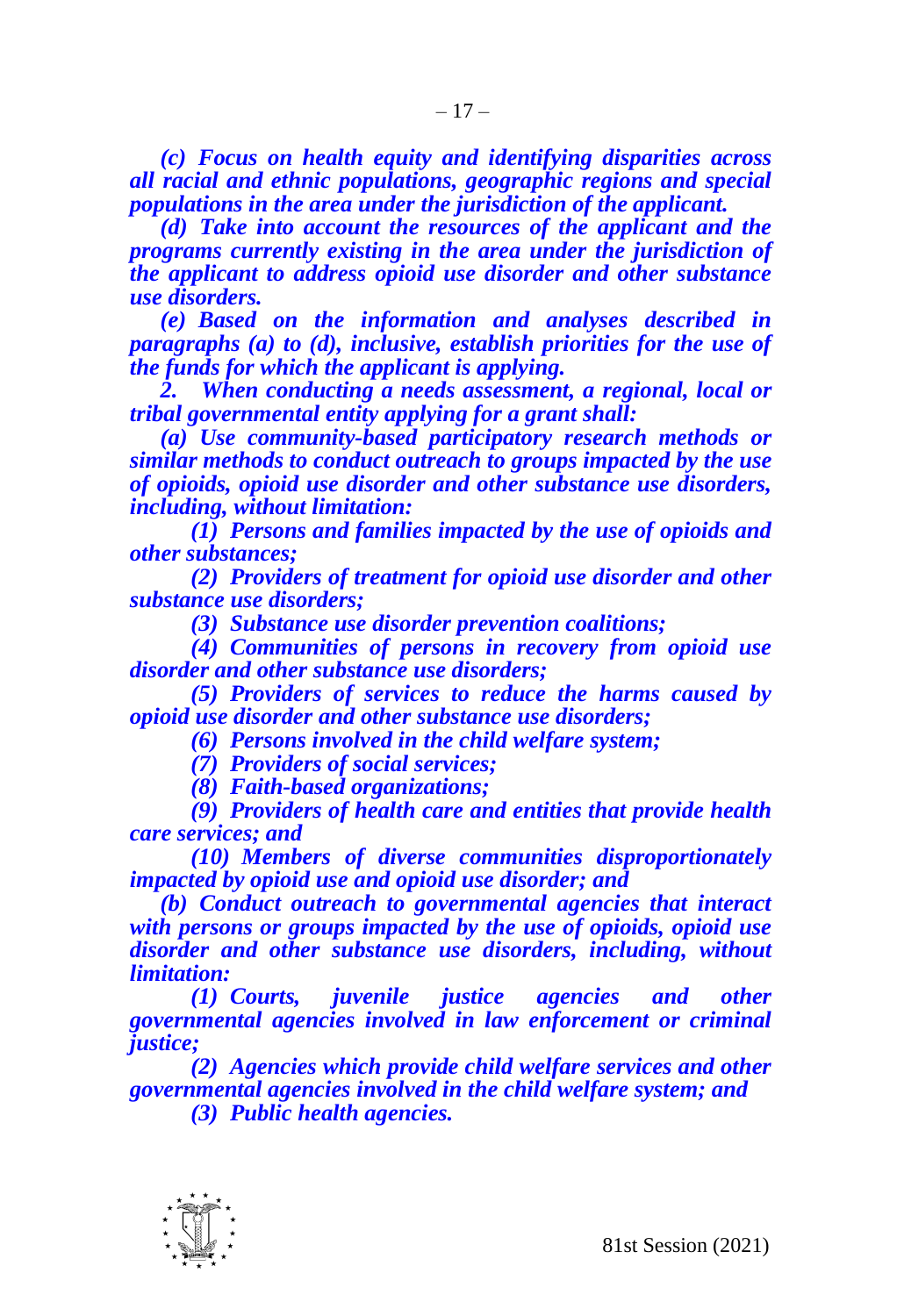**Sec. 9.9.** *1. A plan for the use of grant money by a state, local or tribal governmental entity developed pursuant to subparagraph (2) of paragraph (a) of subsection 1 of section 9.7 of this act must:*

*(a) Establish policies and procedures for the administration and distribution of the grant money for which the governmental entity is applying;*

*(b) Describe the projects to which the governmental entity is proposing to allocate grant money; and*

*(c) Establish requirements governing the use of the grant money.* 

*2. A plan for the use of grant money by a state, local or tribal governmental entity may allocate money pursuant to paragraph (b) of subsection 1 to:*

*(a) Projects and programs to:*

*(1) Expand access to evidence-based prevention of substance use disorders, early intervention for persons at risk of a substance use disorder, treatment for substance use disorders and support for persons in recovery from substance use disorders;*

*(2) Reduce the incidence and severity of neonatal abstinence syndrome;*

*(3) Prevent incidents of adverse childhood experiences and increase early intervention for children who have undergone adverse childhood experiences and the families of such children;*

*(4) Reduce the harm caused by substance use;*

*(5) Prevent and treat infectious diseases in persons with substance use disorders;*

*(6) Provide services for children and other persons in a behavioral health crisis and the families of such persons; and*

*(7) Provide housing for persons who have or are in recovery from substance use disorders;*

*(b) Campaigns to educate and increase awareness of the public concerning substance use and substance use disorders;*

*(c) Programs for persons involved in the criminal justice or juvenile justice system and the families of such persons, including, without limitation, programs that are administered by courts;*

*(d) Evaluation of existing programs relating to substance use and substance use disorders;*

*(e) Development of the workforce of providers of services relating to substance use and substance use disorders;*

*(f) The collection and analysis of data relating to substance use and substance use disorders; and*

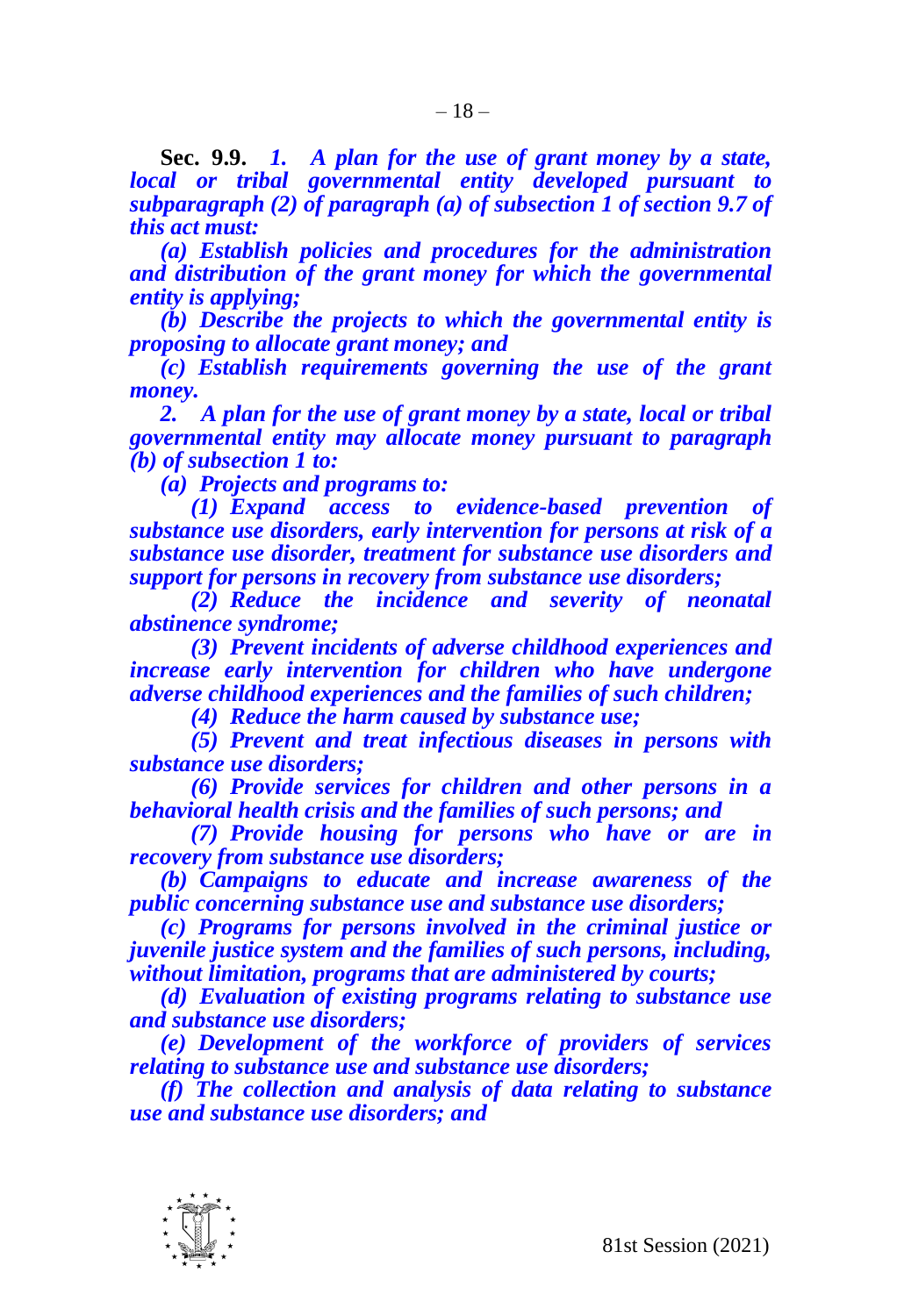*(g) Capital projects relating to substance use and substance use disorders, including, without limitation, construction, purchasing and remodeling.*

*3. The projects described in subsection 2 may include, without limitation, projects to maximize expenditures through federal, local and private matching contributions.* 

**Sec. 10.** NRS 218E.405 is hereby amended to read as follows:

218E.405 1. Except as otherwise provided in subsection 2, the Interim Finance Committee may exercise the powers conferred upon it by law only when the Legislature is not in a regular or special session.

2. During a regular or special session, the Interim Finance Committee may also perform the duties imposed on it by NRS 228.1111, subsection 5 of NRS 284.115, NRS 285.070, subsection 2 of NRS 321.335, NRS 322.007, subsection 2 of NRS 323.020, NRS 323.050, subsection 1 of NRS 323.100, subsection 3 of NRS 341.126, NRS 341.142, paragraph (f) of subsection 1 of NRS 341.145, NRS 353.220, 353.224, 353.2705 to 353.2771, inclusive, 353.288, 353.335, 353C.224, 353C.226, paragraph (b) of subsection 4 of NRS 407.0762, NRS 428.375, 439.4905, 439.620, 439.630, 445B.830, subsection 1 of NRS 445C.320 and NRS 538.650 **[**.**]** *and section 8 of this act.* In performing those duties, the Senate Standing Committee on Finance and the Assembly Standing Committee on Ways and Means may meet separately and transmit the results of their respective votes to the Chair of the Interim Finance Committee to determine the action of the Interim Finance Committee as a whole.

3. The Chair of the Interim Finance Committee may appoint a subcommittee consisting of six members of the Committee to review and make recommendations to the Committee on matters of the State Public Works Division of the Department of Administration that require prior approval of the Interim Finance Committee pursuant to subsection 3 of NRS 341.126, NRS 341.142 and paragraph (f) of subsection 1 of NRS 341.145. If the Chair appoints such a subcommittee:

(a) The Chair shall designate one of the members of the subcommittee to serve as the chair of the subcommittee;

(b) The subcommittee shall meet throughout the year at the times and places specified by the call of the chair of the subcommittee; and

(c) The Director or the Director's designee shall act as the nonvoting recording secretary of the subcommittee.

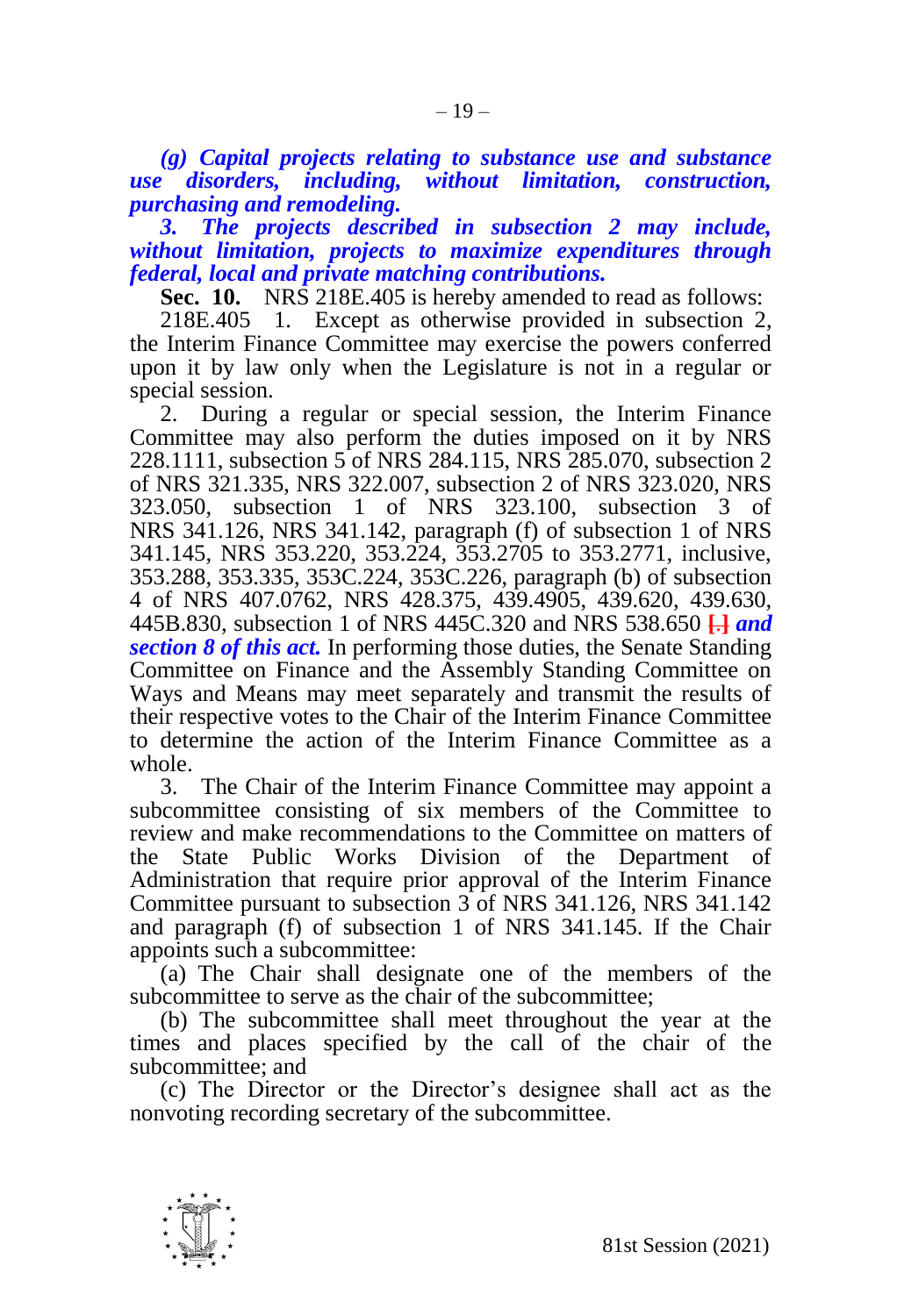**Sec. 10.3.** NRS 233B.039 is hereby amended to read as follows:

233B.039 1. The following agencies are entirely exempted from the requirements of this chapter:

(a) The Governor.

(b) Except as otherwise provided in NRS 209.221, the Department of Corrections.

(c) The Nevada System of Higher Education.

(d) The Office of the Military.

(e) The Nevada Gaming Control Board.

(f) Except as otherwise provided in NRS 368A.140 and 463.765, the Nevada Gaming Commission.

(g) Except as otherwise provided in NRS 425.620, the Division of Welfare and Supportive Services of the Department of Health and Human Services.

(h) Except as otherwise provided in NRS 422.390, the Division of Health Care Financing and Policy of the Department of Health and Human Services.

(i) Except as otherwise provided in NRS 533.365, the Office of the State Engineer.

(j) The Division of Industrial Relations of the Department of Business and Industry acting to enforce the provisions of NRS 618.375.

(k) The Administrator of the Division of Industrial Relations of the Department of Business and Industry in establishing and adjusting the schedule of fees and charges for accident benefits pursuant to subsection 2 of NRS 616C.260.

(l) The Board to Review Claims in adopting resolutions to carry out its duties pursuant to NRS 445C.310.

(m) The Silver State Health Insurance Exchange.

(n) The Cannabis Compliance Board.

2. Except as otherwise provided in subsection 5 and NRS 391.323, the Department of Education, the Board of the Public Employees' Benefits Program and the Commission on Professional Standards in Education are subject to the provisions of this chapter for the purpose of adopting regulations but not with respect to any contested case.

3. The special provisions of:

(a) Chapter 612 of NRS for the adoption of an emergency regulation or the distribution of regulations by and the judicial review of decisions of the Employment Security Division of the Department of Employment, Training and Rehabilitation;

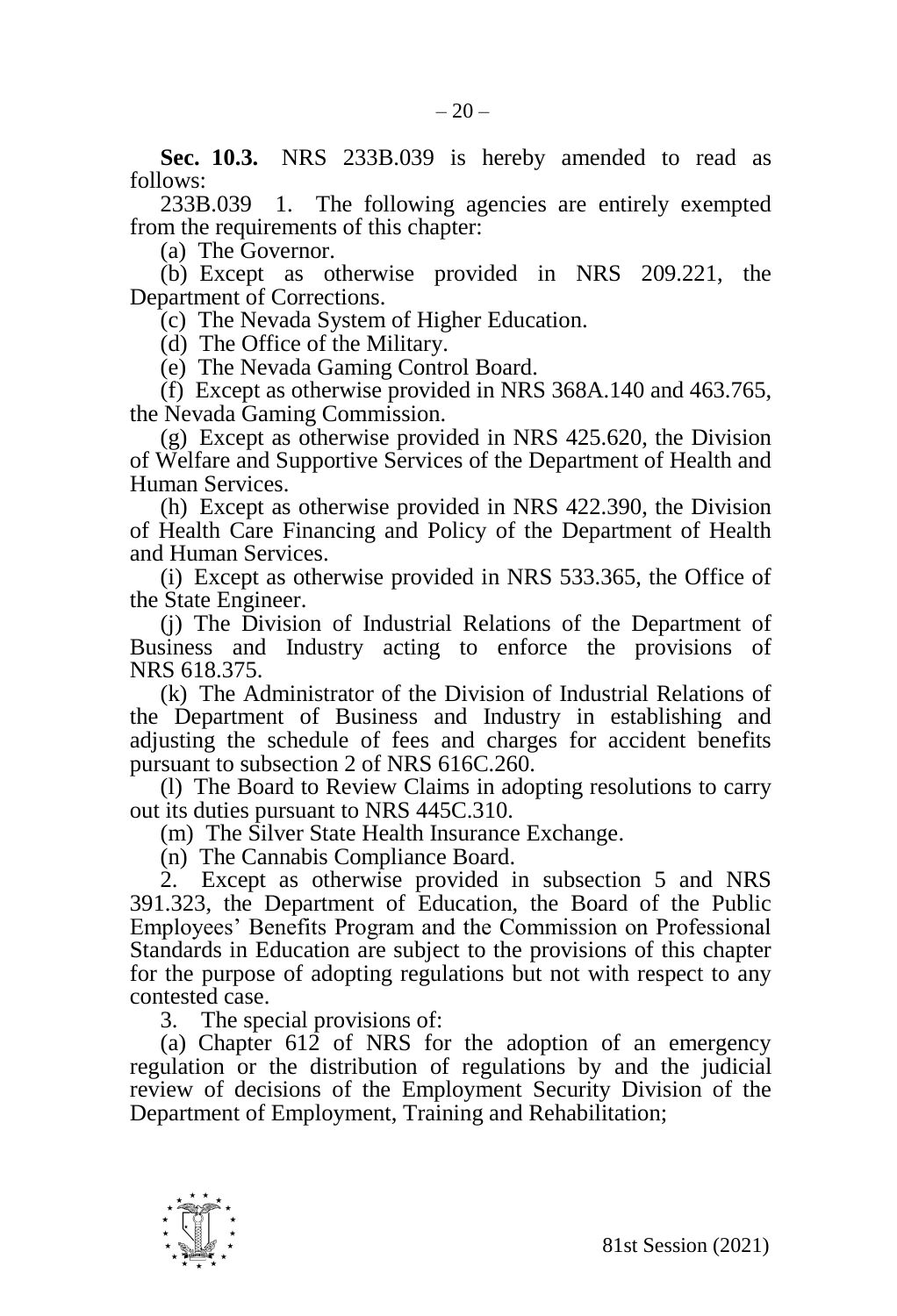(b) Chapters 616A to 617, inclusive, of NRS for the determination of contested claims;

(c) Chapter 91 of NRS for the judicial review of decisions of the Administrator of the Securities Division of the Office of the Secretary of State; and

(d) NRS 90.800 for the use of summary orders in contested cases,

 $\rightarrow$  prevail over the general provisions of this chapter.

4. The provisions of NRS 233B.122, 233B.124, 233B.125 and 233B.126 do not apply to the Department of Health and Human Services in the adjudication of contested cases involving the issuance of letters of approval for health facilities and agencies.

5. The provisions of this chapter do not apply to:

(a) Any order for immediate action, including, but not limited to, quarantine and the treatment or cleansing of infected or infested animals, objects or premises, made under the authority of the State Board of Agriculture, the State Board of Health, or any other agency of this State in the discharge of a responsibility for the preservation of human or animal health or for insect or pest control;

(b) An extraordinary regulation of the State Board of Pharmacy adopted pursuant to NRS 453.2184;

(c) A regulation adopted by the State Board of Education pursuant to NRS 388.255 or 394.1694;

(d) The judicial review of decisions of the Public Utilities Commission of Nevada;

(e) The adoption, amendment or repeal of policies by the Rehabilitation Division of the Department of Employment, Training and Rehabilitation pursuant to NRS 426.561 or 615.178;

(f) The adoption or amendment of a rule or regulation to be included in the State Plan for Services for Victims of Crime by the Department of Health and Human Services pursuant to NRS 217.130;

(g) The adoption, amendment or repeal of rules governing the conduct of contests and exhibitions of unarmed combat by the Nevada Athletic Commission pursuant to NRS 467.075; **[**or**]**

(h) The adoption, amendment or repeal of regulations by the Director of the Department of Health and Human Services pursuant to NRS 447.335 to 447.350, inclusive **[**.**]** *; or*

*(i) The adoption, amendment or repeal of the statewide plan to allocate money from the Fund for a Resilient Nevada created by section 8 of this act established by the Department of Health and Human Services pursuant to paragraph (b) of subsection 1 of section 9 of this act.*

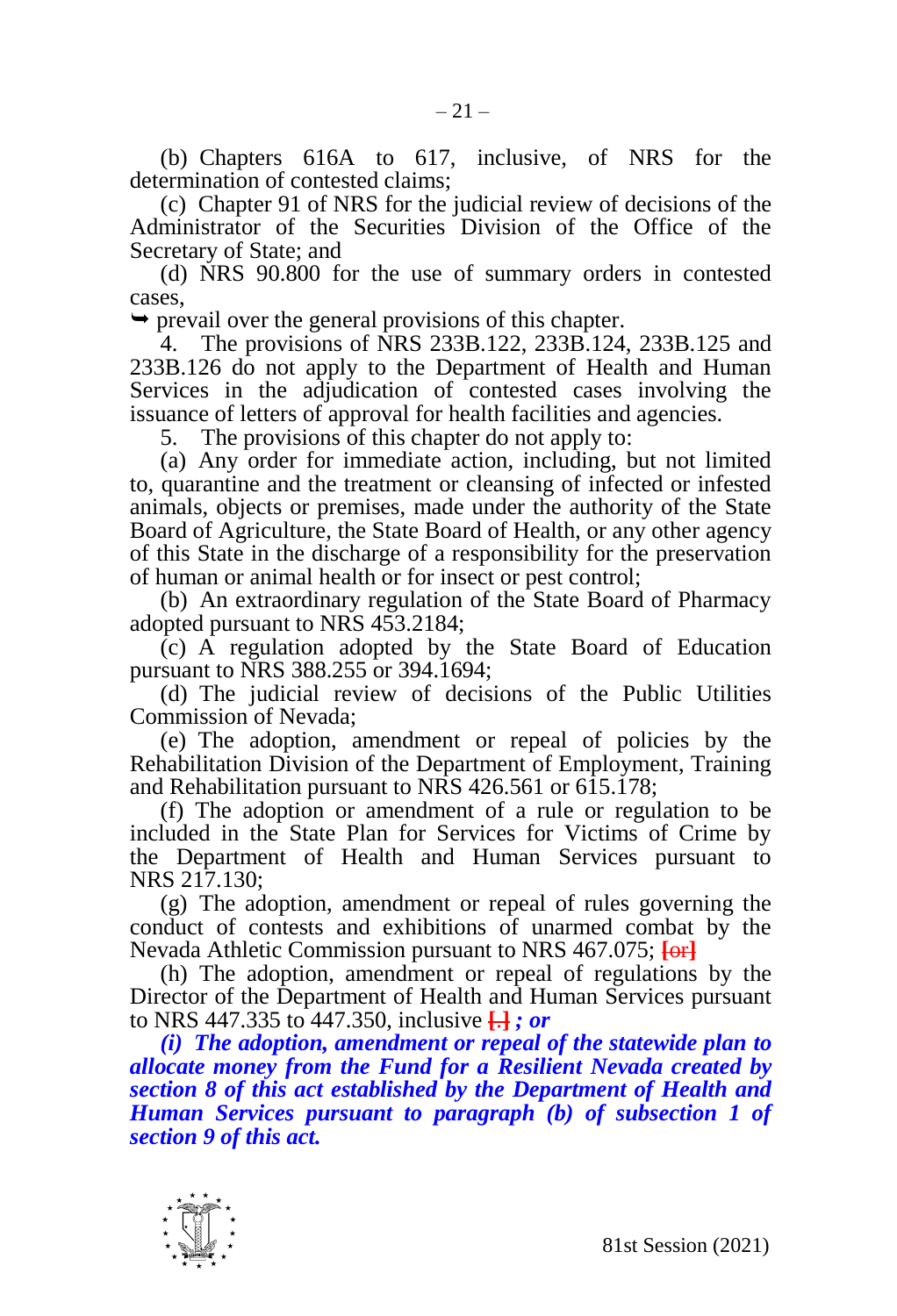6. The State Board of Parole Commissioners is subject to the provisions of this chapter for the purpose of adopting regulations but not with respect to any contested case.

**Sec. 10.6.** 1. As soon as practicable after the effective date of this section:

(a) The Attorney General shall appoint to the Advisory Committee:

(1) The members described in paragraphs (a) and (b) of subsection 2 of section 7.7 of this act to initial terms that expire on July 1, 2022.

(2) The members described in paragraphs (c) and (d) of subsection 2 of section 7.7 of this act to initial terms that expire on July 1, 2023.

(b) The Office of Minority Health and Equity of the Department shall appoint to the Advisory Committee:

 $(1)$  The members described in paragraphs (a), (b) and (c) of subsection 3 of section 7.7 of this act to initial terms that expire on July 1, 2022.

(2) The members described in paragraphs (d), (e) and (f) of subsection 3 of section 7.7 of this act to initial terms that expire on July 1, 2023.

(c) The Director of the Department shall appoint to the Advisory Committee:

(1) The members described in paragraphs (a), (b) and (c) of subsection 4 of section 7.7 of this act to initial terms that expire on July 1, 2022.

(2) The members described in paragraphs (d) to (g), inclusive, of subsection 4 of section 7.7 of this act to initial terms that expire on July 1, 2023.

2. As used in this section:

(a) "Advisory Committee" means the Advisory Committee for a Resilient Nevada created by section 7.7 of this act.

(b) "Department" means the Department of Health and Human Services.

**Sec. 11.** Any state agency that has received money from a settlement or judgment as a result of the litigation described in subsection 1 of section 8 of this act before January 1, 2022, shall, to the extent authorized by the settlement or judgment, transfer to the Director of the Department of Health and Human Services any portion of such money that remains uncommitted for deposit in the Fund for A Resilient Nevada pursuant to section 8 of this act.

**Sec. 11.5.** 1. During the 2022-2023 interim, the Department of Health and Human Services, in consultation with the Office of